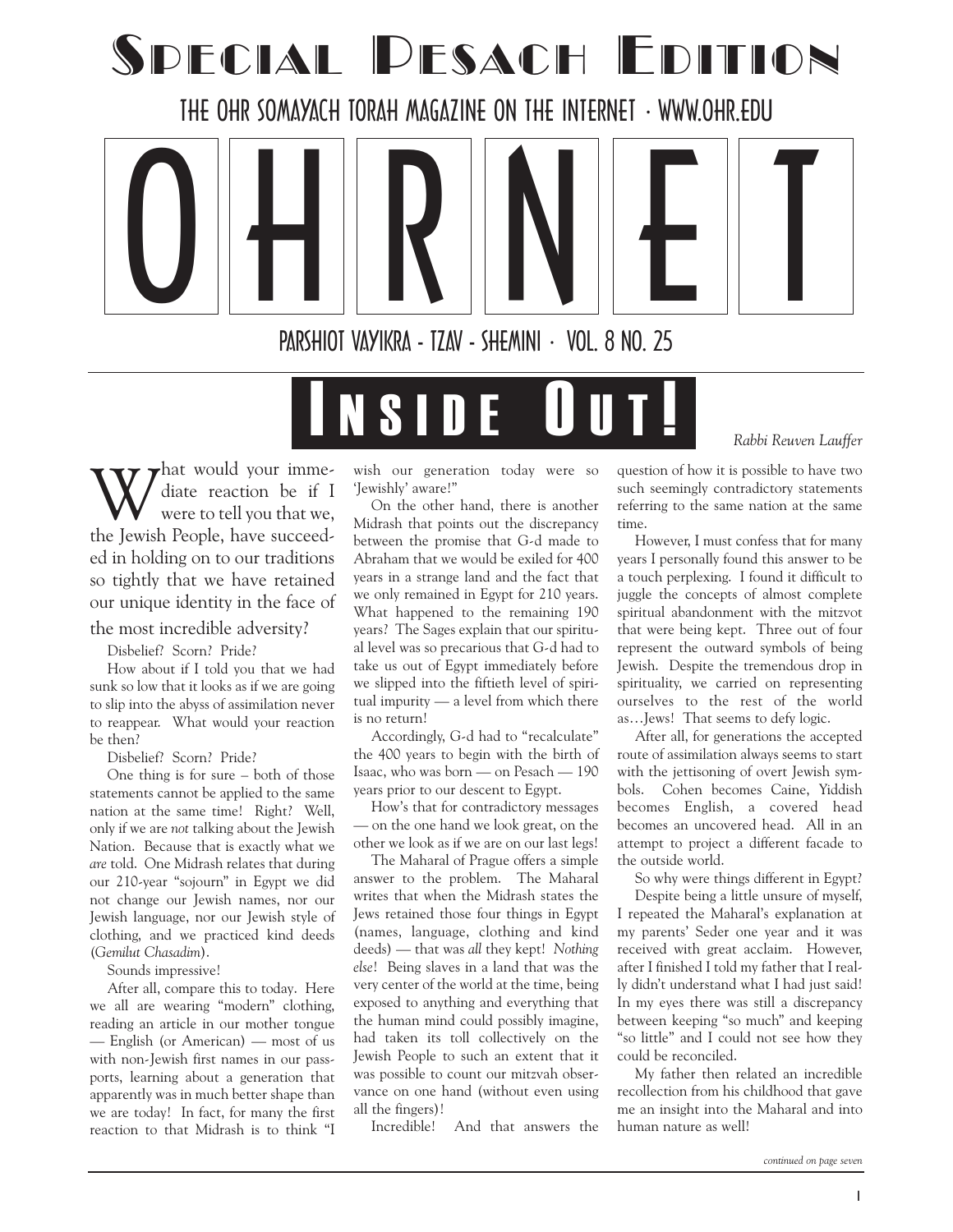# Pesach Cleaning

#### By Rabbi Berel Wein

Now that Purim, with all its joys,<br>hangovers and calories, is out of<br>the way, the Jewish world bravehangovers and calories, is out of the way, the Jewish world bravely confronts the great holiday of Pesach and its myriad preparatory requirements.

One of the time-honored rituals in Jewish households is the pre-Pesach housecleaning frenzy that overwhelms the family, especially the female part thereof.

The eradication of chametz from the house is only the pious front that is put forward to rationalize the otherwise irrational drive to put everything in the house in its proper place, shiny, spotless and dusted. Every useful item that is needed for daily efficiency in the home, and especially in my study, can no longer be found because it has been placed "where it belongs."

Of course, over the course of time as the year progresses, usually by Shavuot, these items so necessary for comfortable living are no longer "where they belong" but rather "where I



can find them.

But that is for another column that I may write some day.

My task in the ritual of Pesach cleaning is mainly relegated to explaining why the ruthless cleaning going on before my eyes and the movement of my tapes, papers and books to "where they belong" is not really necessary, in strict halachic terms. I know that this a lost cause as far as I am concerned, since Jewish women from time immemorial have not trusted the "leniency" of Halacha when it comes to pre-Pesach housecleaning. But at least I go through the motions

of attempting to mitigate the household whirlwind that always accompanies the advent of the great holiday of freedom and redemption.

However, my real task before Pesach is to dust, spray with a protective spray and place in order  $-$  "where they belong"  $$ my books. Since I have acquired a sizable library of books over the years, this is no small task.

I am a procrastinator when it comes to executing household chores. Nevertheless, I have a great sense of anticipation when it comes to the pre-Pesach cleaning of my books and placing them in correct order on my library's shelves. Books are memories. I remember the circumstances and places where I purchased most of my books. I can identify which are the books of my youth and spring and which are the ones I bought in my later years.

I see the books that I purchased out of my saved coins when I was in the yeshiva (I never smoked because I needed that cigarette money for books), and I am flooded by the serene and joyous memories of those golden years of intensive Torah study and the camaraderie of friends that yeshiva life engendered.

I remember that this is the book that I used when studying with this particular holy teacher and, even though he is now long since gone, he is still alive to me as I again open and look into that book.

I carefully dust the two books that I have from my grandfather's library and remember the piece of sugar that he put in my mouth when, as a child, I correctly interpreted the words of Rashi for him. That sweetness has never departed from me. It has nurtured me on many a dark and disappointing day in my life.

The world correctly identified the Jewish people as being the "People of the Book." It is "the book" that has preserved us as a people and revitalized Jewish life in all places and times.

For "the book" — the Bible, the Talmud, the love of learning, the intellectual stimulus and the respect for scholarship and scholars - is the collective memory of the Jewish people. In telling us what was, the book also informs us as to what is now and what will yet be.

One cannot approach Pesach without the gift of memory. For Pesach is all memory. And therefore the household cleaning that precedes it is also part of the necessary process of memory. It may be chided, but never scoffed at. Pesach and its memories are why we are here, and why we have the right to be here.

It is paradoxical that getting rid of the chametz allows the memories suppressed by our everyday preoccupations to flood back into our minds and hearts.

So, let us get on cheerfully with our Pesach cleaning. One never knows what one will find while cleaning the house for Pesach.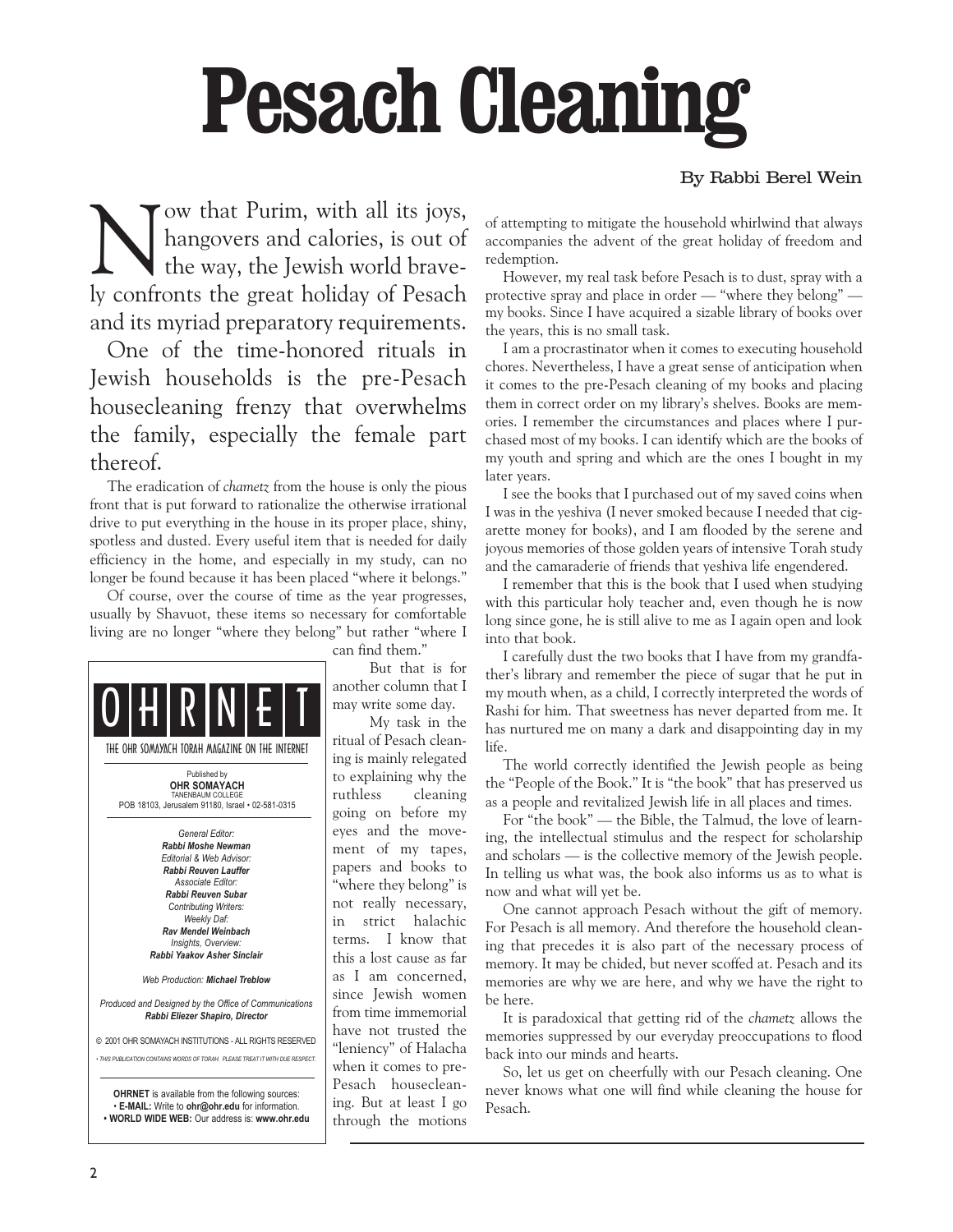## PARSHA OVERVIEW

The Book of *Vayikra* (Leviticus), also known as *Torat*<br>Kohanim — the Laws of the Priests — deals largely with<br>the *korbanot* (offerings) brought in the *Mishkan* (Tent of<br>Meeting). The first groups of effectives is salle Kohanim – the Laws of the Priests – deals largely with the korbanot (offerings) brought in the Mishkan (Tent of Meeting). The first group of offerings is called korban olah, a burnt offering. The animal is brought to the Mishkan's entrance. For cattle, the one bringing the offering sets his hands on the animal. Afterwards it is slaughtered and the kohen sprinkles its blood on the altar. The animal is skinned and cut into pieces. The pieces are arranged, washed and burned on the altar. A similar process is described involving burnt offerings of other animals and birds. The various meal offerings are described. Part of the meal offering is burned on the altar, and the remain-

PARSHA OVERVIEW

the Torah addresses Aharon and his sons to teach them<br>additional laws relating to their service. The ashes of the<br>korban olah — the offering burnt on the altar throughout<br>the pight — are to be removed from the area by the additional laws relating to their service. The ashes of the the night - are to be removed from the area by the kohen after he changes his special linen clothing. The olah is brought by someone who forgot to perform a positive commandment of the Torah. The kohen retains the skin. The fire on the altar must be kept constantly ablaze. The korban mincha is a meal offering of flour, oil and spices. A handful is burned on the altar and a kohen eats the remainder before it becomes leaven. The Parsha describes the special korbanot to be offered by the kohen gadol each day, and by Aharon's sons and future descendants on the day of their inauguration. The chatat, the korban brought after an accidental transgression, is described, as are the laws of

## PARSHA OVERVIEW

The eighth day of the dedication of the Mishkan,<br>
korbanot (offerings) as commanded by Moshe. Aharon<br>
and Moshe bless the nation. Hashem allows the lewish Beople Aharon, his sons, and the entire nation bring various and Moshe bless the nation. Hashem allows the Jewish People to sense His Presence after they complete the Mishkan. Aharon's sons, Nadav and Avihu, innovate an offering not commanded by Hashem. A fire comes from before Hashem and consumes them, stressing the need to perform the commandments only as Moshe directs. Moshe consoles Aharon, who grieves in silence. Moshe directs the kohanim as to their behavior during the mourning period, and warns them that they must ing part is eaten by the kohanim. Mixing leaven or honey into the offerings is prohibited. The peace offering, part of which is burnt on the altar and part is eaten, can be either from cattle, sheep or goats. The Torah prohibits eating blood or chelev (certain fats in animals). The offerings that atone for inadvertent sins committed by the kohen gadol, by the entire community, by the prince and by the average citizen are detailed. Laws of the guiltoffering, which atones for certain verbal transgressions and for transgressing laws of ritual purity, are listed. The meal offering for those who cannot afford the normal guilt offering, the offering to atone for misusing sanctified property, laws of the "questionable guilt" offering, and offerings for dishonesty are detailed.

slaughtering and sprinkling the blood of the asham guilt-korban. The details of shelamim, various peace korbanot, are described, including the prohibition against leaving uneaten until morning the remains of the todah, the thanks-korban. All sacrifices must be burned after they may no longer be eaten. No sacrifice may be eaten if it was slaughtered with the intention of eating it too late. Once they have become ritually impure, korbanot may not be eaten and should be burned. One may not eat a korban when he is ritually impure. Blood and chelev, forbidden animal fats, are prohibited to be eaten. Aharon and his sons are granted the breast and shank of every korban shelamim. The inauguration ceremony for Aharon, his sons, the Mishkan and all of its vessels is detailed.

SHEMINI

not drink intoxicating beverages before serving in the Mishkan. The Torah lists the two characteristics of a kosher animal: It has split hooves, and it chews, regurgitates, and re-chews its food. The Torah specifies by name those non-kosher animals which have only one of these two signs. A kosher fish has fins and easily removable scales. All birds not included in the list of forbidden families are permitted. The Torah forbids all types of insects except for four species of locusts. Details are given of the purification process after coming in contact with rituallyimpure species. Bnei Yisrael are commanded to be separate and holy - like Hashem.

The Ohr Somayach Family wishes you and yours a Happy and Kosher Pesach  $\frac{1}{N}\sum_{i=1}^{N}$ 

3

## VAYIKRA

## TZAV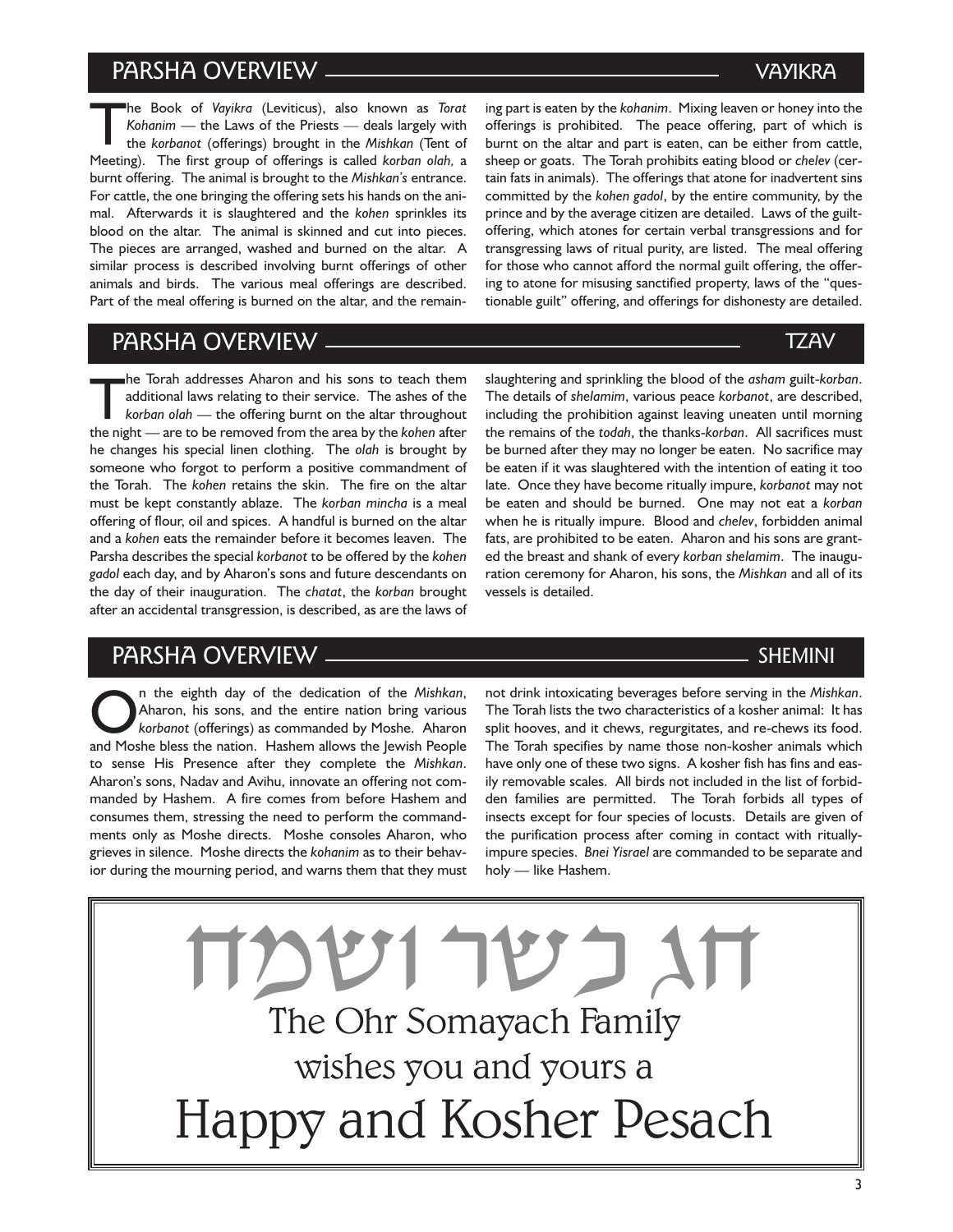## PARSHA INSIGHTS VAYIKRA

## WHY CAN'T I HEAR G-D TALKING TO ME?

"And He called..."(1:1)

The London Symphony Orchestra takes its places on the podium of the Royal Albert Hall. The large double basses mournfully tune up. The piccolos prance from one octave to another. The dull dooming thud of a muted timpani is heard. Two swift taps of the baton on the lectern. The cacophony ceases, replaced by a mighty chord played by eighty instruments. The chord grows longer and louder. The entire audience is enthralled in rapt attention. The entire audience, that is, except a rather eccentric gentleman leaning over the balcony. He seems somewhat distracted. He keeps looking this way and that. His concentration is anywhere except on the music. It's not surprising however, for covering his ears are a large pair of canary yellow plastic soundexcluders. The sort that you see ground crews use when they refuel airplanes.

After a couple of minutes this fellow's

next-door neighbor cannot contain himself any longer. He leans over the balcony and starts gesturing to the fellow, pointing at the sound-excluders and miming Your ears are blocked! You can't hear anything because your ears are blocked!" The other fellow scrunches up his brow, cocks his head to one side as if to say "What are you saying?" So once again the other points to the sound excluders and mimes even "louder" than before: YOU CANT HEAR ANY-THING BECAUSE YOUR EARS ARE BLOCKED!

Realizing that the man has something important to say to him, the fellow takes off his ear-muffs and says: "I'm sorry. I didn't hear you - you see, my ears were blocked..."

Look at the world. It's not a pretty picture. I don't want to spoil your Shabbat, but I'm sure it comes as no surprise to you that world-wide poverty is on the increase, that our natural resources are dwindling at an alarming rate and that selfishness, greed and intolerance are as popular as ever.

Where is G-d? Is this a G-dly world? No. This is not the world that G-d wants. It's the world that man wants. G-d has created man as the being that chooses. This is man's unique privilege - and his responsibility. There can be no choice without the potential to choose incorrectly. A world where choice has no consequences is, effectively, a world without choice. The world looks like it does because man chooses it to be this way, and most of the time man's choices are dominated by his own selfishness.

The spiritual Masters teach that when G-d spoke to Moshe, He spoke in a voice that was overpoweringly loud, a voice that was vast enough to pulverize mighty trees - and yet only one person heard the voice, our Teacher, Moshe. And when Moshe heard that voice, it sounded to him like a loving and gentle summons "Moshe, Moshe..."

G-d's voice is the loudest thing in this world. If we can't hear it, it is because our ears are plugged with the wax of our own selfishness and egos, the detritus of ignoring the Designer and His design for this world.

> Sources: Rashi; Sifra

## **HAFTARA**

his prophecy chastises the Jewish<br>People for their sins. The repeated motto being that it is better to<br>relate to the words of the single People for their sins. The repeated motto being that it is better to adhere to the words of G-d than to sin and offer sacrifices. This is related to Parshat Vayikra, which deals with the laws of the sacrifices. We also find in this haftara sarcastic ridicule towards the senseless practice of pagan worship: The prophet tells of a man who sawed a piece of timber in two, half of which he used to cook his meal, while from the other half he created an idol before which he prostrates himself, fervently begging for mercy and salvation.

## AN HONOR, NOT A BURDEN

"Jacob did not proclaim Me, as you felt wearied by Me, O Israel." (43:22). The servant of G-d, one who acts<br>for to sanctify the Name of the<br>Almighty, finds enjoyment and<br>satisfaction in the worship of G-d for to sanctify the Name of the Almighty, finds enjoyment and satisfaction in the worship of G-d. He does not consider the strict and numer-

## VAYIKRA - YESHAYA 43:21 - 44:23

ous prohibitions of the Torah encumbering, nor the many obligations a burden. To him they are a privilege he is proud of, just like a king who isn't bothered by the weight of his heavily jeweled crown.

G-d does not need our service; He is omnipotent and complete. The commandments are solely for our benefit. The prophet proclaims that if one feels encumbered by his duties as a Jew, then he does not understand the concept of the worship of G-d, and therefore is not serving the Almighty truthfully.

## I DIDN'T KNOW THAT!

#### "If the anointed kohen sins...he shall offer a bull as a sin offering...And take the bull outside the camp...and burn it..." (Leviticus 4:3,12)

The Torah commands that the kohen gadol's sin offering be burned in public, outside the Sanctuary premises, so that no one will be embarrassed to admit his own sin. "Imagine!" a sinner will think, "Even the kohen gadol sinned; yet he admitted it and brought an atonement offering. Certainly, I too should admit my sin and bring an atonement.

• Ba'al Haturim

VAYIKRA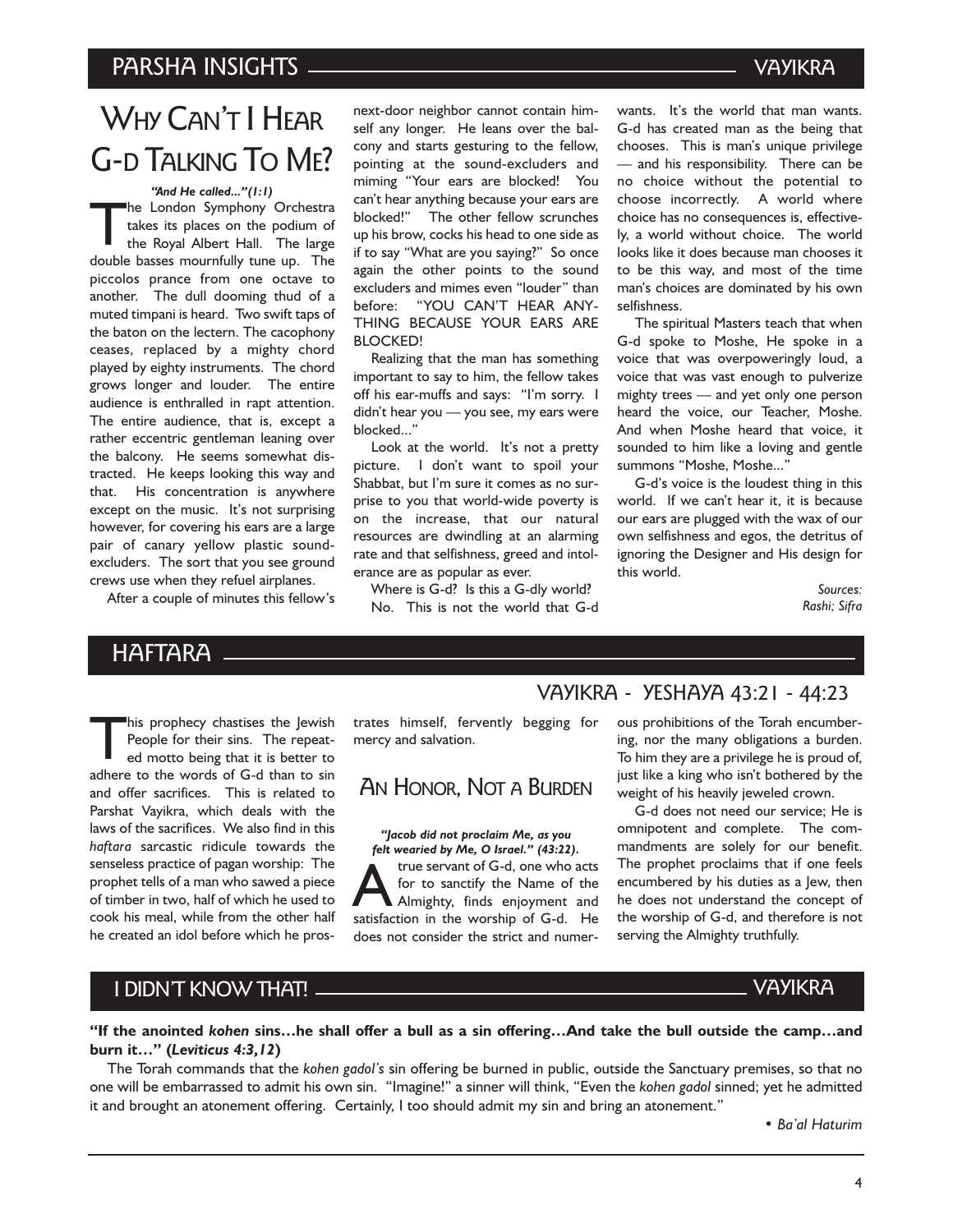Insights, explanations and comments for the seven pages of Talmud studied in the course of the worldwide Daf Yomi cycle.

## WEEKLY DAF

## **GITTIN 47 - 67**

## A TITHE IN TIME

Jew who sells his field in *Eretz Yisrael* to a non-Jew is<br>obligated every year to buy, even at great expense, the<br>produce of that field in order to fulfill the mitzvah of<br>historical change is the historical of the field o obligated every year to buy, even at great expense, the produce of that field in order to fulfill the mitzvah of bikkurim - the bringing to the Beit Hamikdash and giving to the kohen a portion of the seven species for which Eretz Yisrael is praised. Although the mishna calls this a decree, the gemara explains that in essence one is obligated by Torah law to bring bikkurim from the field since the non-Jew's ownership does not exempt its produce from this obligation, as it is incumbent on the original owner.

Rashi elaborates on this point and distinguishes between the mitzvah of tithing and that of bikkurim. One is only obligated to tithe his agricultural produce if he is interested in eating or selling what remains after the tithing is done. Bikkurim, on the other hand, is a mitzvah which he must fulfill even if he has no benefit at all from the rest of the produce.

This distinction made by Rashi seems to run counter to the position taken by Turei Zahav (Shulchan Aruch Yoreh Deah 1:17) that one is obligated to tithe his produce even if he has no intention of eating from the remainder. Although he does not mention the above Rashi, Rabbi Akiva Eiger challenges the Turei Zahav's approach and cites the Magen Avraham (Shulchan Aruch Orach Chaim 8:1) as support for his opinion that both in regard to tithing baked products (challah) and raw grain there is no obligation to do so unless one wishes to eat from these foods.

Rabbi Zvi Hirsh Chayot points out that even though one is not obligated to tithe unless he intends to eat, on tithing he encounters two separate mitzvot. One is the tithing itself which removes the "tevel" status of the untithed produce and renders it permissible to eat. The other is the mitzvah of giving that tithe to the recipient designated by the Torah, such as teruma to the kohen. He cites early sources such as Ramban (Sefer Hamitzvot of Rambam, Shoresh 12) and the Tosefot Ryd (Kiddushin, Perek II) who point out the two mitzvot involved. This leads to the even more surprising revelation that although by Torah law even seperating one kernal for teruma is sufficient to remove the status of tevel from the produce, one does not properly fulfill the mitzvah of giving teruma to the kohen unless he separates a substantial amount to present to him in accordance with the Torah's instruction to "give him" his portion. Tosefot (Gittin 20a "dilma") seems to disagree with this distinction. (See also Responsa of Noda BYehuda Vol. II Yoreh Deah 201 who elaborates on this distinction.)

Gittin 47b

## **THE UNDAUNTED SAGE**

Unitary of orphans must be extremely careful to do only what<br>is in the best interest of their charges. They are therety of orphans must be extremely careful to do only what fore forbidden to sell fields in order to purchase slaves because they are swapping solid real estate for something of temporal value.

In the vicinity of Rabbi Meir there was a guardian who sold fields to purchase slaves and the sage stopped him from doing so. He subsequently heard a voice in a dream telling him "I intended for him to destroy and you directed him to build!

"Dreams are meaningless" was Rabbi Meir's reaction and he persisted in preventing the guardian from destroying the estate he was in charge of.

Maharsha explains that the dream might otherwise have been interpreted as a heavenly message that it was the Divine Will that the property of the orphans should indeed be squandered because their father had acquired it in some illegal way such as theft, lying or usury.

Rabbi Meir's refusal to be influenced by dreams when acting according to the halacha is the point of this gemara, explains Iyun Yaakov. The same attitude of not swerving from what he considered right because of a dream is related in another incident concerning Rabbi Meir in Mesechta Horyot (13b). But it was not only dreams but any supernatural force which Rabbi Meir ignored when it came to doing his duty as a Jewish leader. This is evident from the incident which the gemara recounts immediately after the one about the dream.

There was a couple in Rabbi Meir's neighborhood who quarreled at the beginning of every Shabbat eve. The sage saw this as the work of Satan who wished to destroy their day of rest and he decided to intervene. He managed to restrain them from quarreling for three straight weeks and thus succeeded in restoring matrimonial harmony. The voice of Satan was then heard complaining: Woe to the one whom Rabbi Meir has ejected from this home!

Although Rabbi Meir sensed that this was no ordinary marital spat but the work of a destructive supernatural force, this did not deter him from fulfilling the mitzvah of creating peace between a man and his wife.

Gittin 52a

## THE HATED SIN OF HATRED

**16 Serusalem was destroyed because of Kamtza and Bar Kamtza.**" Thus begins this section of our Mesechta which is traditionally studied and discussed on Tisha Kamtza." Thus begins this section of our Mesechta which is traditionally studied and discussed on Tisha B'Av when almost all other Torah study is forbidden. Other study is forbidden on Tisha B'Av because the joy one derives from learning Torah is inconsistent with that day's mourning for the destruction of Jerusalem and the Beit Hamikdash.

Someone in Jerusalem made a feast to which he invited his friend Kamtza. The servant delivering the invitation mistakenly gave it instead to Bar Kamtza, who was an enemy of his master. Bar Kamtza, mistakenly assuming that he had been invited for the purpose of reconciliation, came to the affair. When the host saw Bar Kamtza he angrily asked him to leave. Bar Kamtza begged for the opportunity to stay, even offering to pay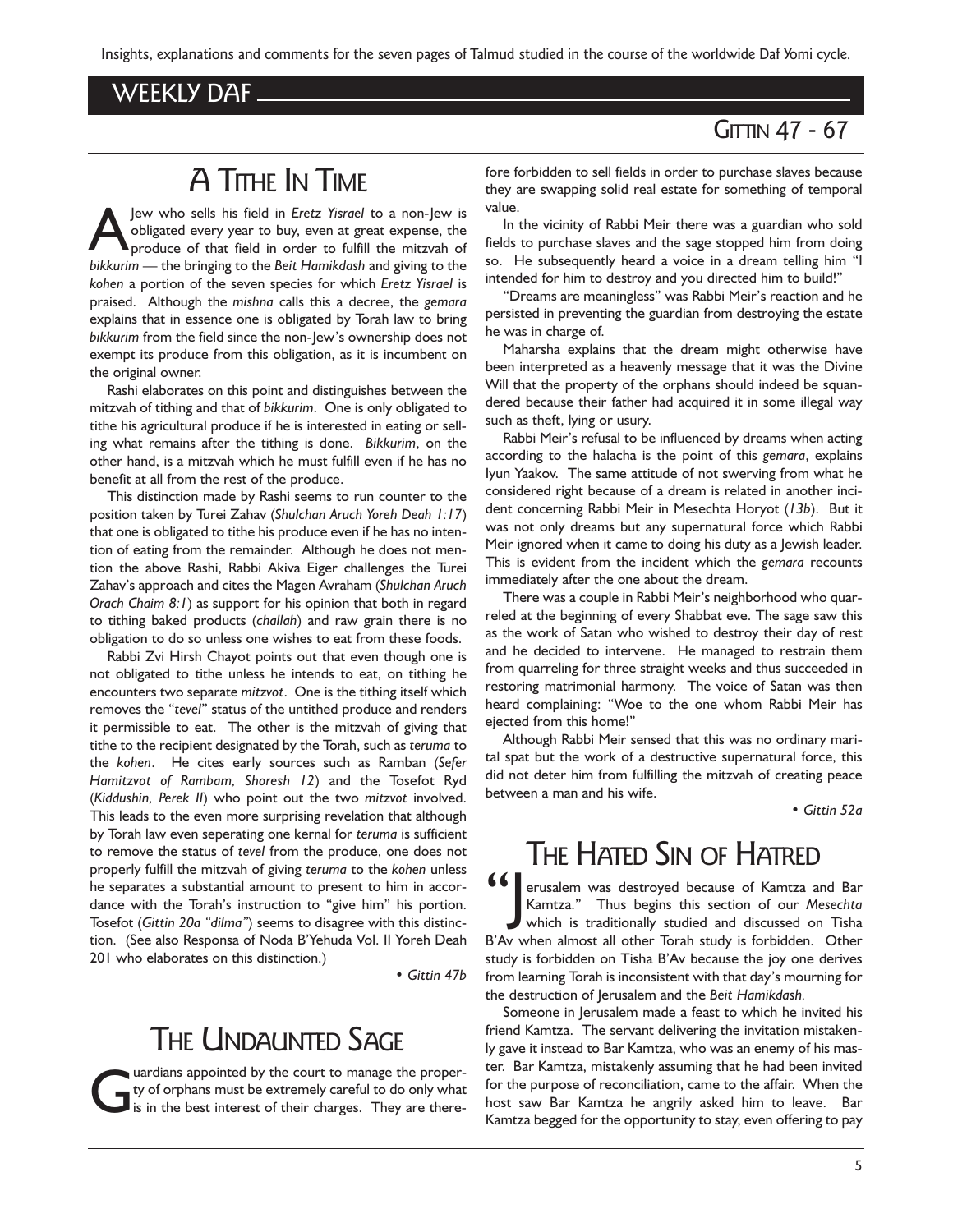Insights, explanations and comments for the seven pages of Talmud studied in the course of the worldwide Daf Yomi cycle.

## WEEKLY DAF

## **GITTIN 47 - 67**

for his meal. His plea was refused even when he finally offered to pay for the entire feast, and he was forcibly ejected.

Bar Kamtza's fury at this humiliation was not directed at the host alone but also to "the rabbis who sat there and did not protest, indicating that they were in compliance with his action." He thereupon decided to avenge himself against the entire nation by perpetrating a blood libel that the Jews were in rebellion against the Romans. Thus began the Roman siege which ended in the tragedy of destruction.

The background for this story, suggests Maharsha, is the statement of the gemara (Mesechta Yoma 9b) about the sin which was responsible for the destruction of the Second Beit Hamikdash. The first Beit Hamikdash was destroyed because of the three gravest sins of idol worship, sexual immorality and murder. The Jews during the era of the second Beit Hamikdash, however, were pious in regard to Torah study, fulfillment of mitzvot and performance of kind deeds. Why then was their Beit Hamikdash destroyed as well? Because of the unjustified hatred of one for another. Unjustified hatred, concludes the gemara, is as weighty a cause for destruction as all the three gravest sins combined.

This is the sort of unjustified hatred shown by the host towards Bar Kamtza and that of Bar Kamtza towards the leaders he unjustly suspected of sharing that hatred. (Their lack of intervention, explains Maharsha, may have been because circumstances prevented them from doing so rather than an expression of complicity.)

But why is the name of Kamtza mentioned in the headline of this story, as if to suggest that he shared in the guilt of this tragedy? One approach is that the host was doubly angry because, not only did his enemy turn up at his party, but his good friend Kamtza did not. Kamtza's presence might have mitigated the hosts anger and prevented him from taking such vindictive action against Bar Kamtza. Kamtza probably heard about the party but refused to come because he had not received an invitation. When a good friend fails to come to a simcha because he didn't get an invitation, and does not give the host the benefit of the doubt that some mistake had been made, it is the beginning of the destruction of friendship which leads to unjustified hatred and tragedy.

Gittin 55b

ple.

## A MESSAGE TO A FOREFATHER

**66** For Your sake we are slaughtered all the time." (Tehillim 44:28) Rabbi Yehuda explains that this verse refers to the heroism of a mother and her seven sons during the time of Roman persecution.

As these sons were brought before the emperor and ordered to bow to his idol, each one bravely cited a passage from the Torah about monotheism and went to a heroic martyr's death. After six sons had thus sanctified the Name of Hashem, the emperor desperately tried to cajole the youngest, a mere child, into somehow pretending to obey his order. When even this son boldly rejected any effort to make even a pretense of abandoning his faith the emperor ordered his execution as well. He did accede, however, to the plea of the mother to kiss him farewell. She then whispered the following into his ear:

Go my sons and tell your forefather Avraham in my name: 'You built one altar for your son and I built seven.' "

What at first seems to be a strange demonstration of pride at surpassing the patriarch is actually a profound lesson in history. Avraham was challenged with ten trials in which he amply proved his spiritual mettle. In the climactic one he was commanded to offer his beloved son Yitzchak as a sacrifice.

But were these indeed intended as tests of Avraham's loyalty? One of the approaches of the commentaries – based on the Midrash that Hashem only tests those tzadikim of whom He is certain  $-$  offers us a fascinating insight into the purpose of Avraham's ten trials. As the father of his people Avraham had the responsibility of being a spiritual trailblazer for his progeny. The challenges to which he was exposed were microcosms of those which would face his offspring throughout the generations. His success in meeting them whether they were in the nature of famine, exile, political persecution or the sacrifice of his own life or that of his son  $-$  developed a strength in him which would be passed down through the genes of the Jewish People to form their genius of survival.

The message this noble mother sent to Avraham through her martyred children must therefore be understood in this way:

Go, my sons, and tell our father Avraham the secret of how an ordinary woman like myself was capable of encouraging seven sons to die for Kiddush Hashem. It is only because he built one altar on which to offer Yitzchak that I was capable of inheriting his strength and courage to offer seven sacrifices." Not pride was the message but a humble recognition of the source of her strength, the strength of her sons and her peo-

Gittin 57b

## THE MEANING OF "GET"

That is the significance of the term "get" which is the subject of our entire mesechta? Even though we find this term used as a designation for documents in general - as Rabbi Huna explains the meaning of "also in regard to gittin" (plural for get) as a reference to financial documents - the usual use of the term is in regard to the divorce document. This is why if a man delegates an agent to write a get for his wife, the agent can write her a divorce document even though the husband did not use the Torah terminology of "a document of severance" (Gittin  $65a$ ). It also explains why the mesechta repeatedly refers to divorce documents with this term, as pointed out in the very first Tosefot of our mesechta.

That Tosefot cites two reasons for the custom of writing a get with twelve lines. Rabbeinu Tam's approach is that the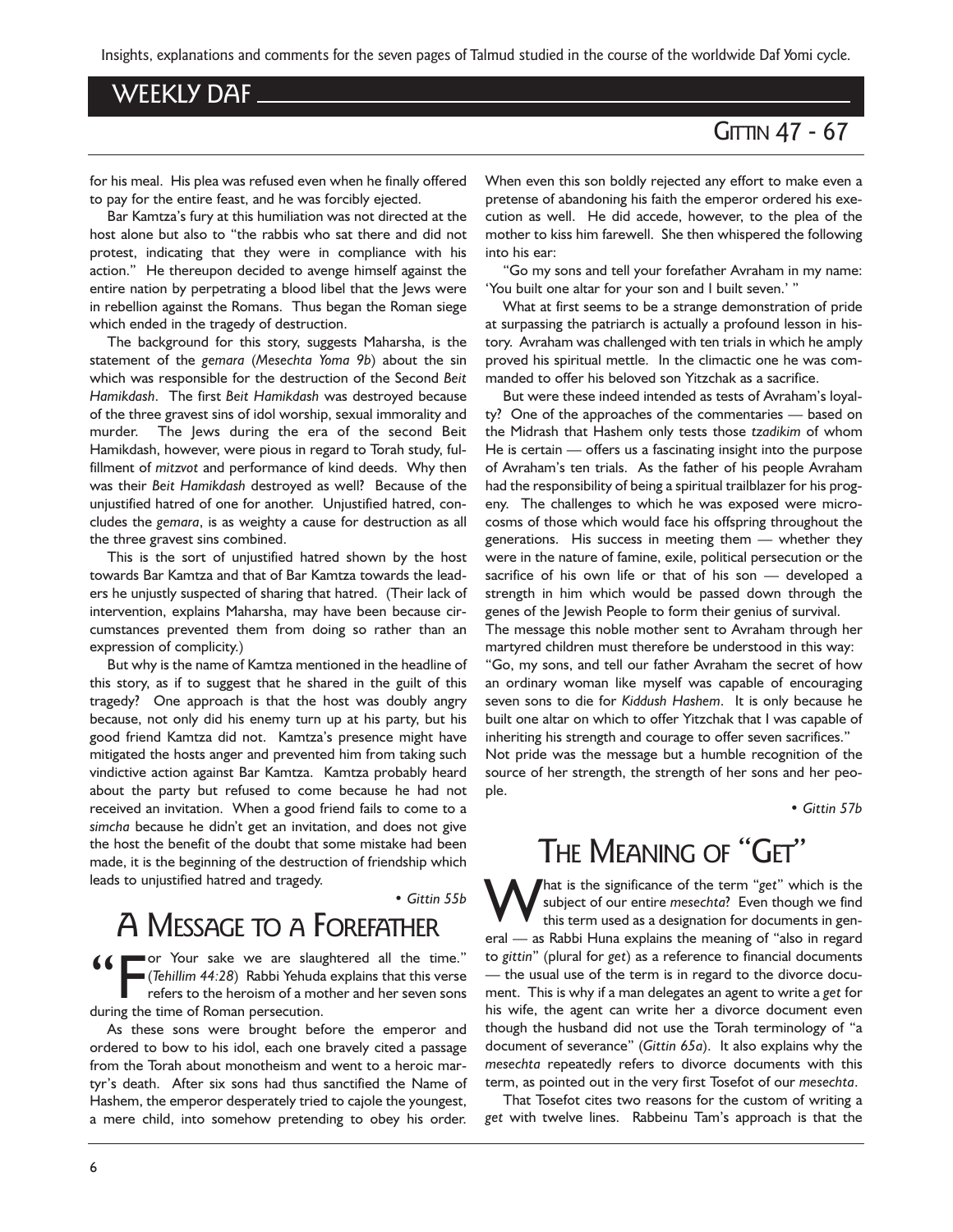Insights, explanations and comments for the seven pages of Talmud studied in the course of the worldwide Daf Yomi cycle.

## WEEKLY DAF

## **GITTIN 47 - 67**

gematria (numerical equivalent of the Hebrew letters) of "get" is 12 (gimmel=3, tet=9). The Geonim Rabbeinu Hai and Rabbeinu Saadia are quoted as suggesting another explanation. Each one of the five chumashim of the Torah is separated from the other in the Torah scroll by four lines. Discounting the separation between Bamidbar and Devarim, because this last chumash is considered a review of the previous chumashim, we have three separations and a total of 12 lines separating them. Since the Torah refers to the divorce document as a "document of severance," the amount of lines in it is determined according to the number of lines serving as a separation in the major document - the Torah.

Maharam Shiff cites an early source, Rabbi Avraham of Ostrakaima, who offers a fascinating explanation of the term get used in regard to divorce. The Jerusalem Talmud mentions an isolated island nation by the name of "Gitta" which drives away any neighbors who try to enter it. The name of that island of separation was therefore applied to a document whose purpose is separation.

Although this approach fails to explain why even financial documents are called by this term, we can readily understand that once a document explicitly mentioned in the Torah was given this appellation, it was only natural to extend its use to other documents as well.

Gittin 64a

## WISE WHEN HE WISHES

puzzling praise is given to the sage Rabbi Yehuda by the<br>sage Issi ben Yehuda in his description of the scholarly<br>qualities of a number of the leading sages of his genera-<br>tion. In contrast to Rabbi Meir who is described a sage Issi ben Yehuda in his description of the scholarly tion. In contrast to Rabbi Meir who is described as "a wise man

and a scribe," Rabbi Yehuda is characterized as being "a wise man when he wishes to be.

Rashi's explanation that Rabbi Yehuda was capable of being wise when he was patient and carefully considered the subject at hand is questioned by Maharsha as hardly constituting a praise. Tosefot, however, saw this description as a comparison between Rabbi Yehuda and his principle disputant in halachic matters, Rabbi Meir. While Rabbi Meir was perhaps more incisive and challenging, it was Rabbi Yehuda's strength to be more patient and conclusive. Tosefot's comparison of this distinction to the one made in Mesechta Horyot  $(14a)$  between the advantages of a sage characterized as "Sinai" and one who "uproots mountains" with his incisiveness is, however, somewhat too difficult to understand. The issue there, according to Rashi's explanation, was whether encyclopedic knowledge of the Torah (as if it was given at Sinai) better qualifies one for being head of the yeshiva than one who is less knowledgeable but more incisively analytical.

Maharsha refers us to the Sefer He'Aruch who sees this praise of Rabbi Yehuda as the special privilege he enjoyed (as a result of a Roman decree - see Mesechta Shabbat 33b) of being the head speaker at every assembly (Mesechta Berachot 63b). His understanding is that whenever Rabbi Yehuda decided to publicly express his wisdom, he enjoyed priority status.

An entirely different approach is offered by Rabbi Zvi Hirsh Chayot. Almost everyone, he notes, is subject to situations and moods which prevent him from properly applying himself to the search for Torah wisdom. It was Rabbi Yehuda's unique power to completely overcome all of these distractions and obstructions and to "be wise" whenever he wished to delve into the depths of Torah.

#### Gittin 67a

#### INSIDE OUT...continued from page one

When the Jews came to England during the early 1900s, many gravitated to London and specifically to the East End (London's equivalent of New York's Lower East Side). The Jewish community was a close-knit one and for a long time entirely Shabbat observant (outwardly, at least). My father recounted that, as a small child, he remembered the first time that a Jewish store remained open on Shabbat. What a tumult! Complete chaos! Pandemonium! People running all over shouting, crying - all to no avail, as the owner categorically refused to shut the doors to his store! What stuck in my father's mind was not so much the fact that one store was now open on Shabbat but that three weeks later nearly all the stores were open!

My father explained to me that all it takes is one person with the "courage" to break away from the norm to destroy a whole, fragile edifice. That, explained my father, was the situation in Egypt as well. We looked and sounded so Jewish - but it was an external connection. As long as we held on to those symbols, so long as we shared in common our Jewish names, language and clothing, we retained a sense of our national identity. G-d, in His infinite wisdom, understood that to leave us to our own devices in Egypt for another 190 years was a recipe for disaster - because, without a doubt, someone would be bound to get up and say "I'm not going to wear these clothes anymore. They're too old fashioned!

At that precise moment Jewish identity would be in danger of crashing down and burying us in the fiftieth level of spiritual impurity.

All of a sudden it seems that perhaps

our generation is not in such bad shape as it may seem at first. You see, while it is true that we tend to look and sound like everyone else, inside of the Jewish People there is the most incredible explosion taking place. Thousands upon thousands of Jewish people now thirst to experience a reawakening of their Jewish roots. To absorb the majesty and the beauty of an authentic Shabbat. To understand the tremendous depths of what Pesach really means. To delight in the unparalleled thrill of fulfilling the mitzvot. Such feelings begin in the inner chambers of one's heart and slowly permeate their way through every cell and pore until they exist within the entire person.

It may take a while but the result is something that is so embedded in the individual that it is unshakable  $-$  and that is the secret of our survival!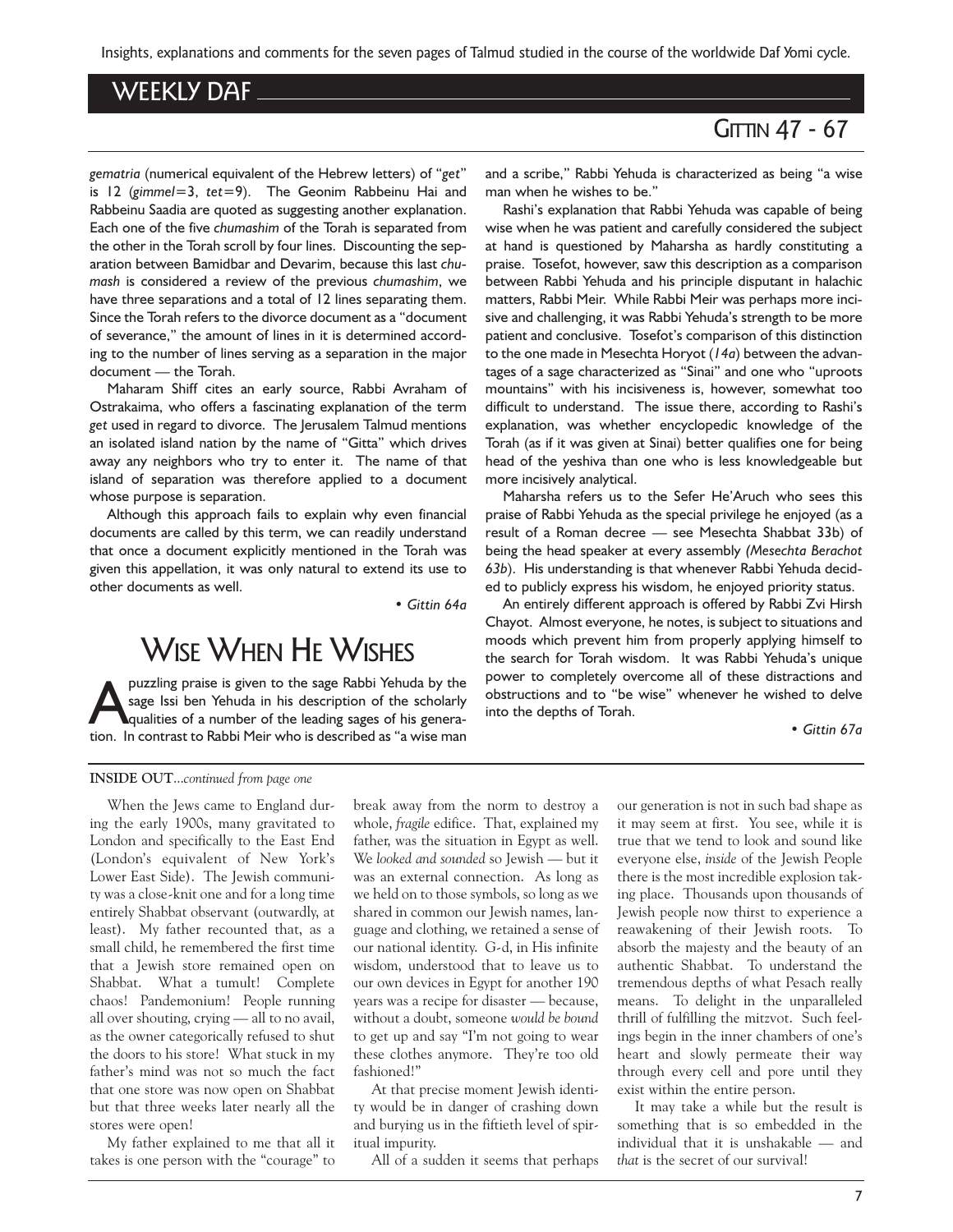## HAVE A GREAT SHABBAT!

Hashem spoke to Moshe saying Command Aharon and his sons saying..." (6:1-2)

The Shabbat before Pesach is called Shabbat Hagadol the "Great Shabbat."

There are many reasons for this. One reason is that there is a mystical concept that Shabbat contains the week that follows. The Shabbat before Pesach thus "contains" Pesach within it. It carries the spiritual DNA of Pesach  $-$  and Pesach is the birthday of the Jewish People – the genesis of our nationhood.

Here's another connection between this Shabbat and Pesach: One of the central foci of Shabbat are the three meals which punctuate it. Much of what Shabbat is takes place at the dining room table: The words of Torah, the family closeness and the Shabbat hospitality  $-$  the mitzvah to bring guests into our homes. One of the central foci of Pesach is the Seder Table  $-$  again the dining room table becomes an object of and a center for holiness.

"Hashem spoke to Moshe saying "Command Aaron and his sons saying..."

Our spiritual Masters teach us that in this verse G-d was instructing Moshe that Aharon and the kohanim should be both very quick and careful in the service of the korban olah (elevation offering) in the Beit Hamikdash (Holy Temple). Not only that, but this zeal was a command for all generations.

The problem is  $-$  how can a kohen be zealous and meticulous about an offering today, when there is no Temple? How can this command relate to all generations? All the Jewish People have left of our glorious Beit Hamikdash and its service is a Western Wall of stones that some claim is really an early Islamic relic.

The answer is that a Jew always has a "Temple." It's called his dining room table. When we bring guests to our table, be it on a Shabbat or on a week-day, or when we voice the call of the Haggada: "All who are hungry, let them come and eat! All who are in need, let them come and celebrate the Pesach!" we turn our dining room table into a Temple. For just as the Temple atoned for us, so a Jewish dining-room table, when used in the correct way, atones for us.

And it is this "Temple" which requires the same vigilance and zealousness in its upkeep as the service of the korban olah. For it is here that we make "Passover" the whole year. It is at this table that we pass over to our children by our example the truths of Judaism: Its love of kindness, hospitality, tzedaka, the Holy words of the Creator that He has given to His people in the world's ultimate present  $-$  the Torah.

> Sources: Talmud Chagigah 27b; Rabbi Yaakov Kamenetsky

## HAFTARA

## TZAV SHABBAT-HAGADOL - MALACHI 3:4 - 24

to rejoice in the festival.

pour down for you blessing beyond your capacity."  $(3:10)$ Appropriate all year, charity gains importance before Pesach when added holiday expenses make charitable gifts all the more needed and appreciated by the poor, allowing them, too,

The unique greatness of giving tithes is a main theme of this haftara read before Pesach. While it is otherwise forbidden to test G-d, tithing is an exception: "Test me, please, regarding this (giving of tithes)," says Hashem, the G-d of Hosts, "if I will not open for you the windows of heaven and

## I DIDNT KNOW THAT!

#### "Their portion shall not be baked as chametz..." (6:10)

By eating the flour offering, the kohen brings atonement to the owner of the offering. Therefore, the kohen's portion requires the same restrictions as the portion brought upon the altar itself; i.e., it may not be chametz.

Abarbanel

## I DIDNT KNOW THAT!

"Moshe asked: 'Why didn't you eat the sin offering?' Aharon answered: Were I to have eaten this day's sin offering, would Hashem approve?' Moshe heard and he approved." (10:17-20)

Our Sages explain that the above exchange between Moshe and Aharon was actually a halachic dialogue regarding the question: Was Aharon, while mourning for his yet unburied sons, allowed to eat from the special inaugural offerings?

This is the first place in the Torah text where we find the classic exercise of Torah Sheba'al Peh, the Oral Law, in which reasoning is used to ascertain the halacha.

Rabbi Tzaddok Hakohen

#### **TZAV**

## **SHEMINI**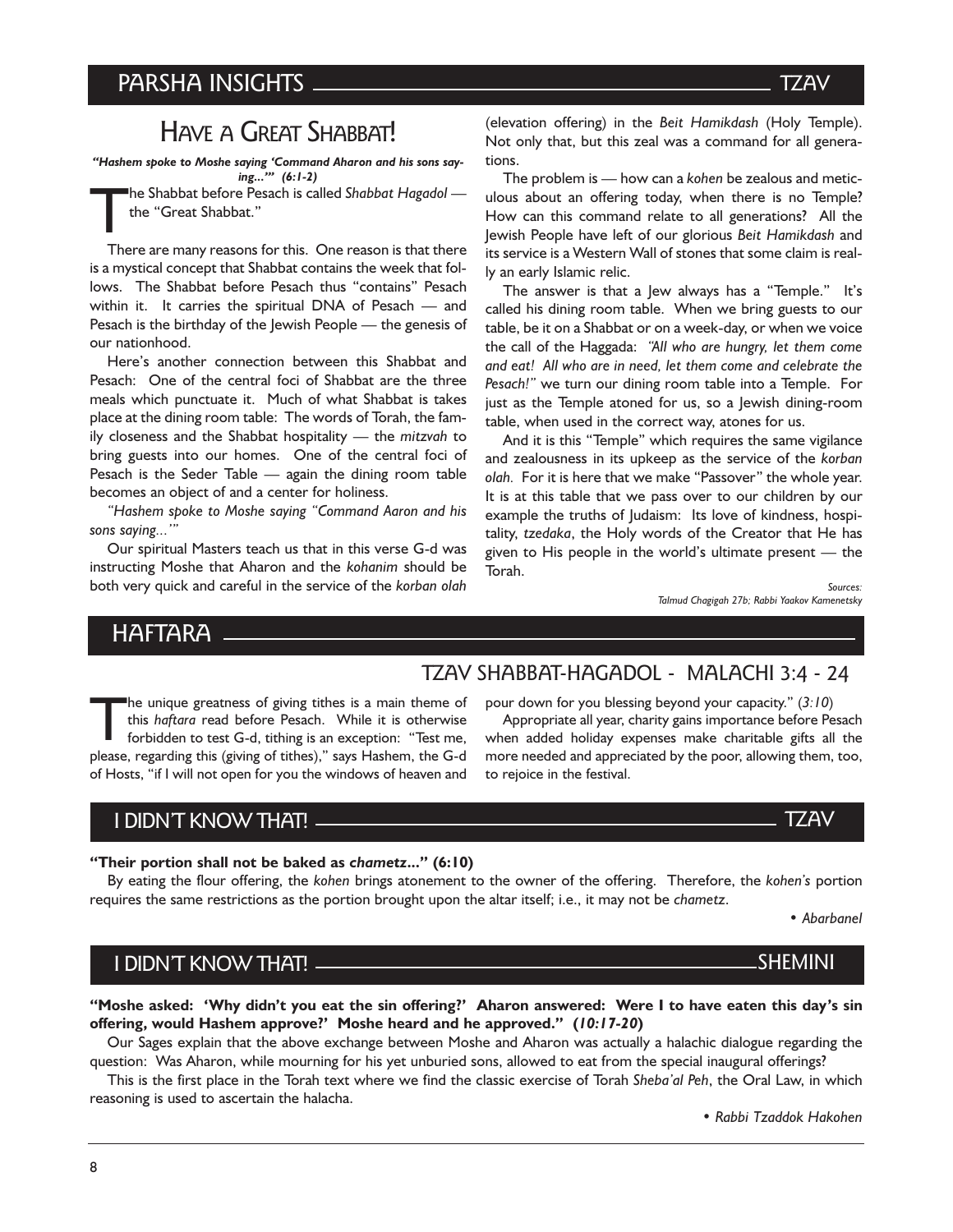## WHAT YOU DON'T KNOW...

Speak to the Children of Israel, saying These are the creatures that you may eat..."  $(11:1)$ 

here aren't a lot of similarities between working in a sound recording studio and re-fueling an aircraft. In a studio you get a chance to meet a lot of very ordinary people whom fame has made the contents of their breakfast cereal the subject of serious and considered media analysis. In an airport you get a chance to meet a lot of large metal airplanes.

However, they do have one thing in common. Eventually they both cause you to lose your hearing acuity. It's usually a slow process but it's also inevitable. The advantage of working at an airfield, however, is that you can wear soundexcluders. In a studio, the band would be most insulted to find their producer and engineer working on their latest masterpiece with large yellow mufflers. (Much as their masterpiece probably deserves mufflers  $-$  and the larger the better.)

There's an old adage in the music biz: If you can't play  $well$   $-$  play loud.

Eventually, after years sitting in front of giant monitor loudspeakers listening to electric guitars with enough "top" on them to part your hair at six feet, you'll start to lose the sensitivity to those high frequencies. Then others lower down the scale. And so on.... The interesting thing is that you won't notice that you have lost your sensitivity to these frequencies. In a sense that's the saddest kind of loss  $-$  a loss that you don't even know about.

It's not true that "what you don't know can't hurt you." When you lose something and you know you have lost it, it provokes feelings of introspection: Why have I lost this thing? It provokes a consideration of what we have lost and we re-value that which remains ours. But a loss of which we have no consciousness has no positive aspects at all.

Speak to the Children of Israel, saying These are the creatures that you may eat..."

Eating treif (non-Kosher) food is the spiritual equivalent of losing our hearing. It cuts us off from life's "higher frequencies." It deadens our spiritual "ears" and denies us the holiness that is the potential of ever Jew.

And the greatest tragedy is that we don't even notice.

## HAFTARA

P<br>Parsh arshat Shemini describes the dedication ceremony of the *Mishkan*. The *haftara* continues this theme by describing the arrival of the Ark in Jerusalem. In the Parsha, two of Aharon's sons die on the first day of the Mishkan's inauguration. This will be a permanent warning that good intentions can never replace strict obedience in our service of Hashem.

Similarly, in the *haftara*, Uzah died by Hashem's hand when he tried to protect the Ark from falling. In a moment of thoughtlessness he forgot that Hashem Himself transports the Ark, and Hashem would never let it fall.

Although Uzah's intentions were good, he forgot the awe

#### SHEMINI - SAMUEL II 6:1 - 7:17

which is due to the One whose word lay in the Ark.

When King David finally brought the Ark to Jerusalem, he dances in front of it with all his might. From this we see that he was a true servant of the Torah. King David saw kingship as a responsibility rather than a privilege. This is exactly what displeased his wife, Michal. She thought David had debased himself by dancing like a commoner before the Ark.

However, David's dancing was the stamp of a true Jewish King. Because of his loyalty, David was rewarded that the Temple to be built by his son would carry his name.

Rabbi S.R. Hirsch

for pesach laws, stories, information and articles and especially for the kids visit

# The Ohr Somayach Web Site www.ohr.ed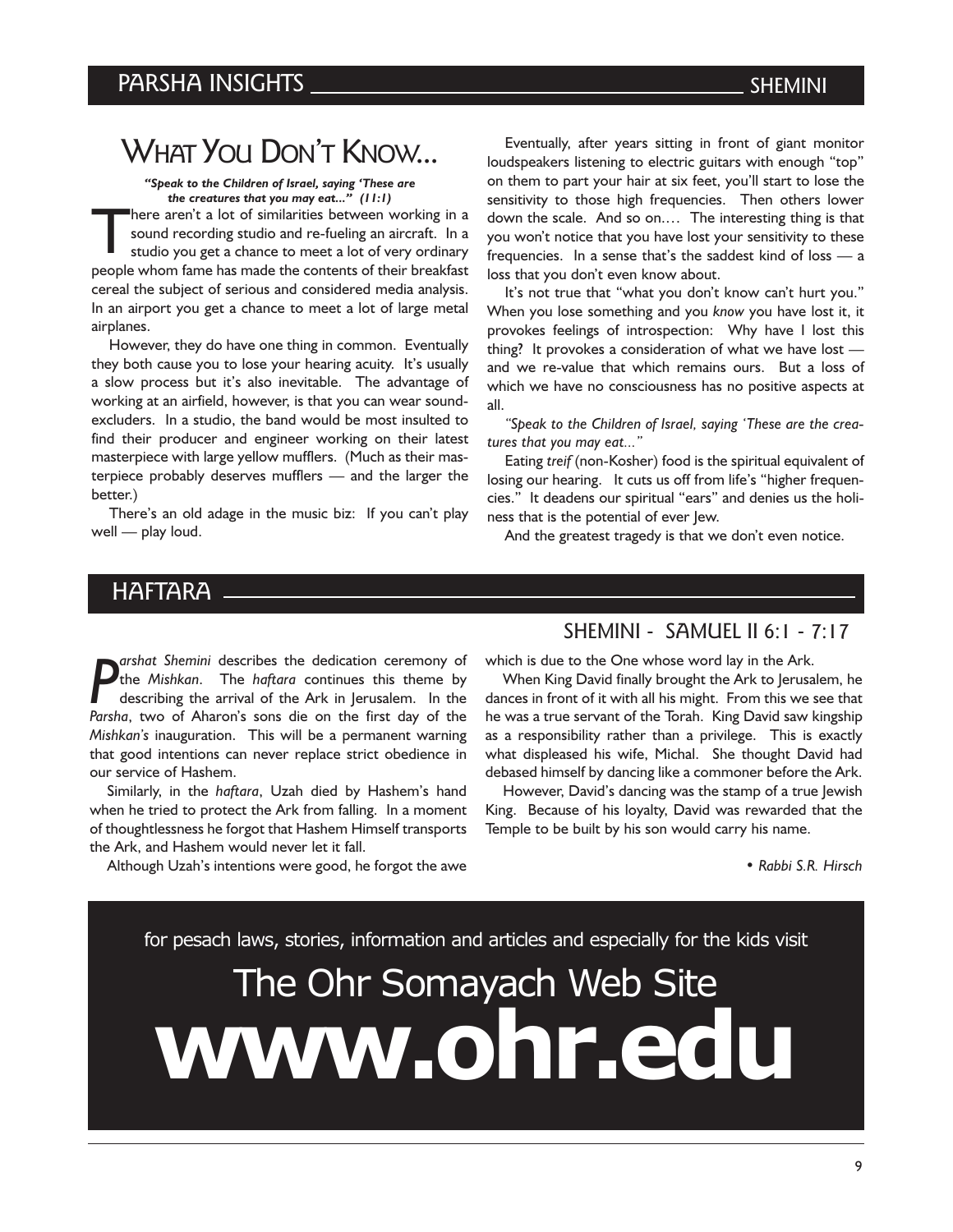## PARSHA Q&A?

- 1. Who does the word "eilav" in verse 1:1 exclude?
- 2. Name all the types of animals and birds mentioned in this week's Parsha.
- 3. What two types of sin does an olah atone for?
- 4. Where was the olah slaughtered?
- 5. What procedure of an animal-offering can a non-kohen perform?
- 6. Besides the fire the kohanim bring on the altar, where else did the fire come from?
- 7. At what stage of development are torim (turtledoves) and bnei yona (young pigeons) unfit as offerings?
- 8. What is melika?

1. 1:1 - Aharon.

doves (bnei yona).

5. 1:5 - Ritual slaughter.

one's fingernail.

4. 1:5 - In the Mishkan Courtyard (azarah).

6. 1:7 - It descended from Heaven.

- 9. Why are animal innards offered on the altar, while bird innards are not?
- 10. Why does the Torah describe both the animal and bird offerings as a "satisfying aroma"?
- 11. Why is the term "nefesh" used regarding the flour offering?

2. 1:2,14, 3:12 - Cattle, sheep, goats, turtledoves (torim), and

3. 1:4 - Neglecting a positive command, and violating a negative command which is rectified by a positive command.

7. 1:14 - When their plumage turns golden. At that stage, bnei

8. 1:15 - Slaughtering a bird from the back of the neck using

9. 1:16 - An animal's food is provided by its owner, so its innards are "kosher." Birds, however, eat food that they scavenge, so their innards are tainted with "theft." 10.  $1:17 - To$  indicate that the size of the offering is irrelevant,

PARSHA Q&A!

- 12. Which part of the free-will mincha offering is burned on the altar?
- 13. The Torah forbids bringing honey with the mincha. What is meant by "honey"?
- 14. When does the Torah permit bringing a leavened bread offering?
- 15. Concerning shelamim, why does the Torah teach about sheep and goats separately?
- 16. For most offerings the kohen may use a service vessel to apply the blood on the mizbe'ach. For which korban may he apply the blood using only his finger?
- 17. Who is obligated to bring a chatat?
- 18. Where were the remains of the bull burnt while in the wilderness? Where were they burnt during the time of the Beit Hamikdash?
- 19. What two things does a voluntary mincha have that a minchat chatat lacks?
- 20. What is the minimum value of a korban asham?

#### provided your heart is directed toward G-d.

11. 2:1 - Usually, it is a poor person who brings a flour offering. Therefore, Hashem regards it as if he had offered his nefesh (soul).

All references are to the verses and Rashi's commentary unless otherwise stated.

Answers to Vayikra's Questions!

- 12. 2:1 The kometz (fistful).
- 13. 2:11 Any sweet fruit derivative.
- 14. 2:12 On Shavuot.
- 15. 3:7 Because they differ regarding the alya (fat tail). The lamb's alya is burned on the altar but the goat's is not.
- 16. 3:8 The chatat.
- 17. 4:2 One who accidentally transgresses a negative commandment whose willing violation carries the karet (excision) penalty.
- 18. 4:12 a) Outside the three camps. b) Outside Jerusalem.
- 19. 5:11 Levona and oil.
- 20. 5:15 Two shekalim.

## KASHA! (KASHA MEANS "QUESTION")

yona are too old and torim are too young.

"Remove (the bird's) intestines and throw them next to the altar....

Birds eat food that they scavenge. Therefore, their intestines are tainted with "theft" and unfit to offer upon the altar. Animals, however, eat food provided by their owners. Therefore, their intestines are fit for the altar (1:16 and Rashi).

The above implies that dependence on humans is desirable. How does this fit with the lesson of Noah's dove? Noah's

dove returned to the ark with a bitter olive leaf in its mouth, as if to say: "Bitter food provided by Hashem is better than sweet food provided by humans (Rashi, Bereishet 8:11)."

#### Answer:

Independent sustenance is good only if it is earned honestly. (The olive leaf in the mouth of Noah's dove was from an ownerless tree, since all humanity had been destroyed and Noah had not yet claimed ownership.) Charity, however, is preferable to dishonest "independence."

## VAYIKRA

## **VAYIKRA**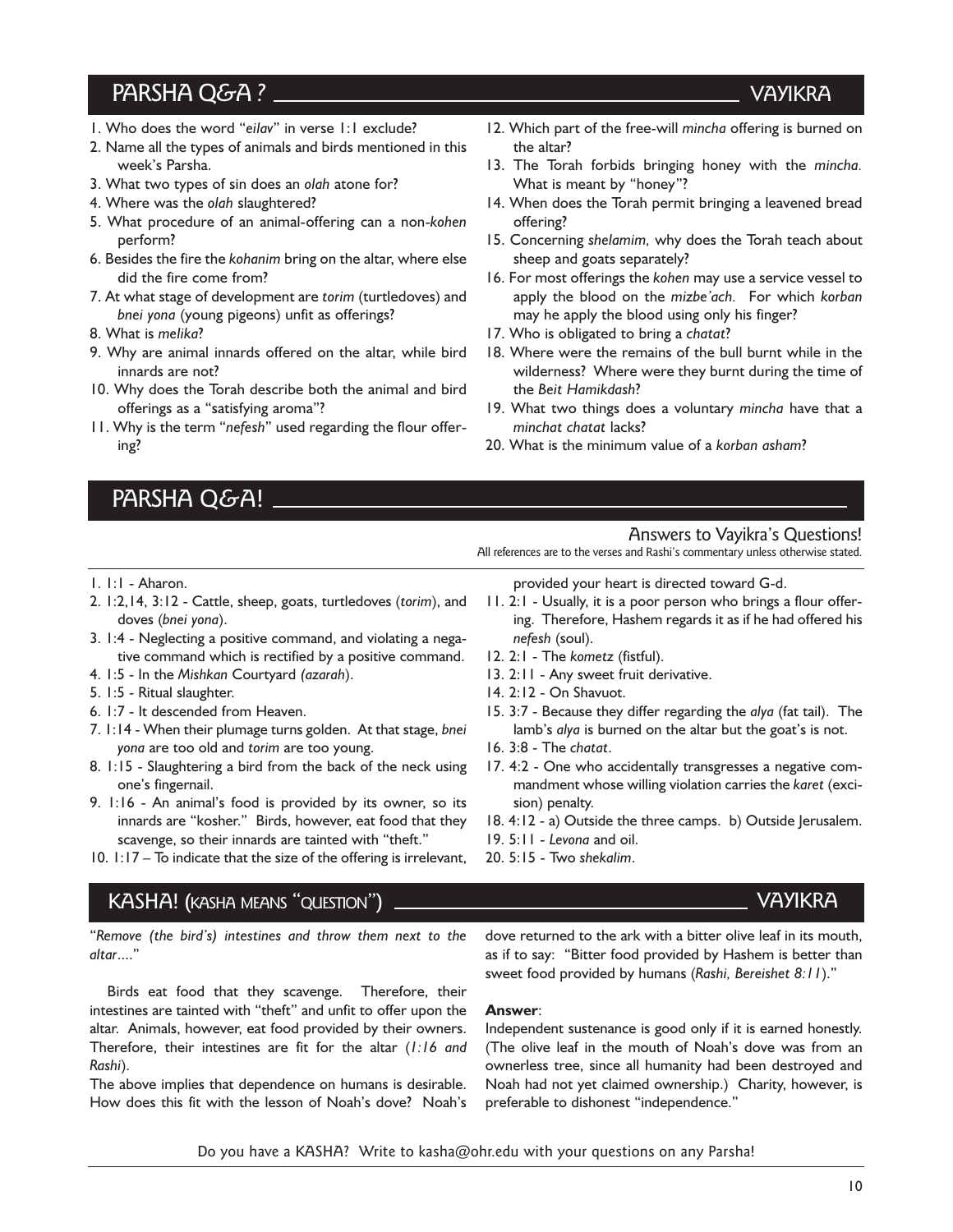## PARSHA Q&A?

- 1. What separated the kohen's skin from the priestly garments?
- 2. How often were the ashes removed from upon the mizbe'ach? How often were they removed from next to the mizbe'ach?
- 3. If someone extinguishes the fire on the mizbe'ach, how many Torah violations has he transgressed?
- 4. The portion of a flour-offering offered on the mizbe'ach may not be chametz. But is the kohen's portion allowed to be chametz?
- 5. When a kohen is inaugurated, what offering must he bring?
- 6. What three baking processes were used to prepare the korban of Aharon and his sons?
- 7. What is the difference between a minchat kohen and a minchat Yisrael?
- 8. When is a kohen disqualified from eating from a chatat?
- 9. What is the difference between a copper and earthenware vessel regarding removing absorbed tastes?
	- PARSHA Q&A!
- 10. Can an animal dedicated as an asham be replaced with another animal?
- 11. How does an asham differ from all other korbanot?
- 12. Unlike all other korbanot, what part of the ram or sheep may be placed on the mizbe'ach?
- 13. What three types of kohanim may not eat from the asham?
- 14. In which four instances is a korban todah brought?
- 15. Until when may a todah be eaten according to the Torah? Until when according to Rabbinic decree?
- 16. How does a korban become pigul?
- 17. Who may eat from a shelamim?
- 18. What miracle happened at the entrance of the Ohel Moed?
- 19. Other than Yom Kippur, what other service requires that the kohen separate from his family?
- 20. What are the 5 categories of korbanot listed in this Parsha?

#### Answers to Tzav's Questions!

All references are to the verses and Rashi's commentary unless otherwise stated.

- 1. 6:3 Nothing.
- 2. 6:4 A) Every day. B) Whenever there was a lot.
- 3. 6:6 Two.
- 4. 6:10 No.
- 5.  $6:13$  A korban mincha  $-$  A tenth part of an ephah of flour.
- 6. 6:14 Boiling, baking in an oven and frying in a pan.
- 7. 6:15 The minchat kohen is burnt completely. Only a handful of the minchat Yisrael is burnt, and the remainder is eaten by the kohanim.
- 8. 6:19 If he is tamei (spiritually impure) at the time of the sprinkling of the blood.
- 9. 6:21 One can remove an absorbed taste from a copper vessel by scouring and rinsing, whereas such a taste can never be removed from an earthenware vessel.
- 10. 7:1 No.
- 11. 7:3 It can only be brought from a ram or sheep.
- 12. 7:3 The tail.
- 13. 7:7 A t'vul yom (a tamei kohen who immersed in a mikveh yet awaits sunset to become tahor); A mechusar kipurim (a tamei person who has gone to the mikveh but has yet to bring his required offering); An onan (a mourner prior to the burial of the deceased).
- 14. 7:12 Upon safe arrival from an ocean voyage; Upon safe arrival from a desert journey; Upon being freed from prison; Upon recovering from illness.
- 15. 7:15 A) Until the morning. B) Until midnight.
- 16. 7:18 The person slaughters the animal with the intention that it be eaten after the prescribed time.
- 17. 7:19 Any uncontaminated person (not only the owner).
- 18. 8:3 The entire nation was able to fit in this very small area.
- 19. 8:34 The burning of the parah adumah (red heifer).
- 20. Olah (6:2); mincha (6:7); chatat (6:18); asham (7:1); shelamim (7:11).

#### RECOMMENDED READING LIST TZAV

#### RAMBAN

- 6:7 Mincha Laws 6:18 Korbanot
- 7:8 Hides of Korbanot
- 7:14 Leavening in Korban Todah
- 8:1 Chronology of Mishkan Chapters
- 8:7 Garments of the Kohanim
- 8:11 Solution to Rashi's Source

8:22 Role of Different Korbanot in Miluim

#### SEFER HACHINUCH

- 132 Hiding the Miracle
- 136 The Kohen Gadol's Offering
- 143 Dignity and Trust
- 144 The Benefits of Kashrut

#### TZAV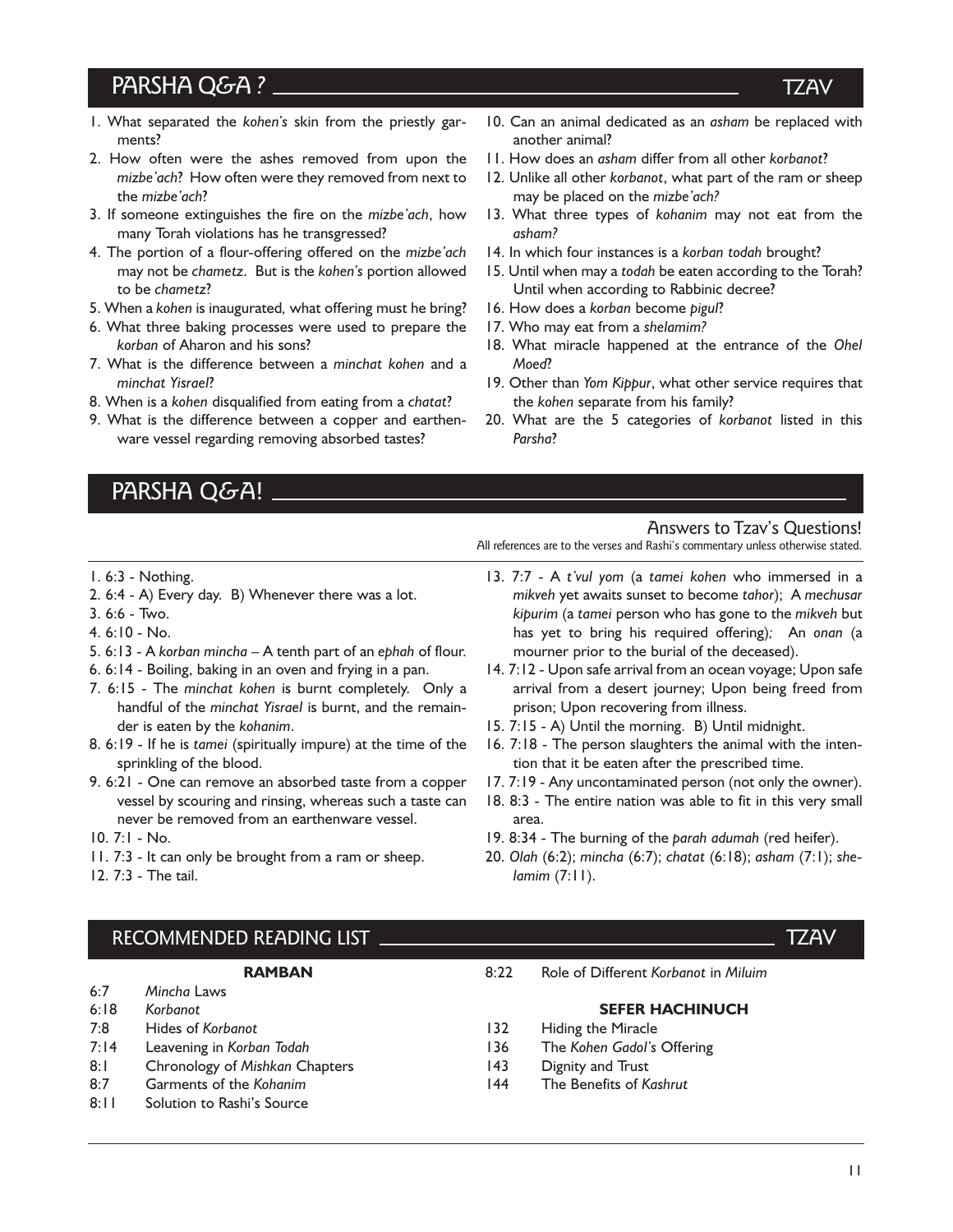## PARSHA Q&A?

- 1. What date was "yom hashemini"?
- 2. Which of Aharon's korbanot atoned for the golden calf?
- 3. What korbanot did Aharon offer for the Jewish People?
- 4. What was unique about the chatat offered during the induction of the Mishkan?
- 5. When did Aharon bless the people with the birkat kohanim?
- 6. Why did Moshe go into the Ohel Mo'ed with Aharon?
- 7. Why did Nadav and Avihu die?
- 8. Aharon quietly accepted his sons' death. What reward did he receive for this?
- 9. What prohibitions apply to a person who is intoxicated?
- 10. Name the three chatat goat offerings that were sacrificed on the day of the inauguration of the Mishkan.
- 11. Which he-goat chatat did Aharon burn completely and why?

3. 9:3,4 - A he-goat as a chatat, a calf and a lamb for an olah, an ox and a ram for shelamim, and a mincha. 4. 9:11 - It's the only example of a chatat offered on the

5. 9:22 - When he finished offering the korbanot, before

6. 9:23 - For one of two reasons: Either to teach Aharon about the service of the incense, or to pray for the

7. 10:2 - Rashi offers two reasons: Either because they gave a halachic ruling in Moshe's presence, or because they entered the Mishkan after drinking intoxicating wine. 8. 10:3 - A portion of the Torah was given solely through

9. 10:9-11 - He may not give a halachic ruling. Also, a kohen is forbidden to enter the Ohel Mo'ed, approach the

10. 10:16 - The goat offerings of the inauguration ceremony,

## PARSHA Q&A!

2. 9:2 - The calf offered as a korban chatat.

courtyard mizbe'ach that was burned.

descending from the mizbe'ach.

Shechina to dwell with Israel.

1. 9:1 - First of Nissan.

- 12. Why did Moshe direct his harsh words at Aharon's sons?
- 13. Moshe was upset that Aharon and his sons did not eat the chatat. Why?
- 14. Why did Hashem choose Moshe, Aharon, Elazar, and Itamar as His messengers to tell the Jewish People the laws of kashrut?
- 15. What are the signs of a kosher land animal?
- 16. How many non-kosher animals display only one sign of kashrut? What are they?
- 17. If a fish sheds its fins and scales when out of the water, is it kosher?
- 18. Why is a stork called chasida in Hebrew?
- 19. The chagav is a kosher insect. Why don't we eat it?
- 20. What requirements must be met in order for water to maintain its status of purity?

## of Rosh Chodesh, and of Nachshon ben Aminadav.

All references are to the verses and Rashi's commentary unless otherwise stated.

Answers to Shmini's Questions!

- 11. 10:16 The Rosh Chodesh chatat: Either because it became tamei, or because the kohanim were forbidden to eat from it while in the state of aninut (mourning).
- 12. 10:16 Out of respect for Aharon, Moshe directed his anger at his sons and not directly at Aharon.
- 13. 10:17 Because only when the kohanim eat the chatat are the sins of the owners atoned.
- 14. 11:2 Because they accepted the deaths of Nadav and Avihu in silence.
- 15. 11:3 An animal whose hooves are completely split and who chews its cud.
- 16. 11:4,5,6,7 Four: Camel, shafan, hare, and pig.
- 17. 11:12 Yes.
- 18. 11:19 Because it acts with chesed (kindness) toward other storks.
- 19. 11:21 We have lost the tradition and are not able to identify the kosher chagav.
- 20. 11:36 It must be connected to the ground (i.e., a spring or a cistern).

### RECOMMENDED READING LIST SHEMINI

mizbe'ach, or perform the avoda.

#### Ramban

Aharon.

9:17 Relation of Miluim and Shemini Korbanot to Tamid

10:15 Heaving and Waving

#### Sefer Hachinuch

- 149 Dignity in the House of Hashem
- 150 Respect for the Service

#### SHEMINI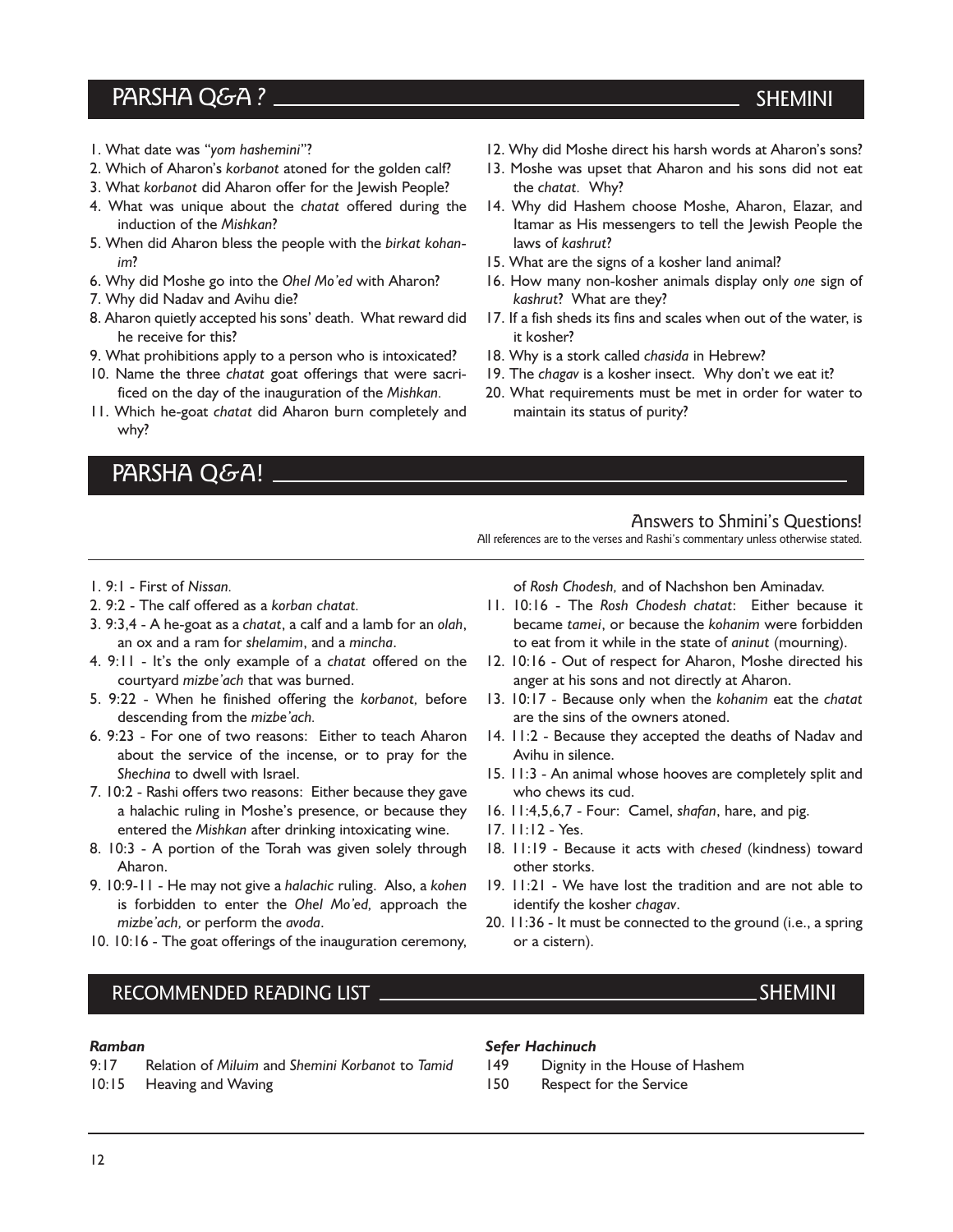## AFIKO, MAN

#### From: Gale Boyd <Gale Boyd@email.msn.com>

#### Dear Rabbi,

I have a question regarding the "afikoman" in the Passover seder. Is there any indication that it may have existed before the Temple was destroyed?

#### Dear Gale Boyd,

At the end of the Pesach Seder we eat some matzah. This is called the *afikoman*, which means "dessert."

Before the Temple's destruction, the afikoman was not a piece of matzah; rather, it was the Pascal lamb: On the afternoon before Passover, Jews everywhere came to Jerusalem and brought lambs to the Temple. A tiny part of each lamb was burned on the altar and the rest was eaten at the end of the Seder. (Hence the phrase "Please pass the Pascal!")

Ever since the Romans destroyed our Temple about two millennia ago, we do not offer sacrifices. So we eat matzah in place of the Pascal Lamb as a commemoration.

One of the reasons offered as to why it was replaced with matzah is that matzah represents the food of oppression. In a spiritual sense, until the Jewish People are once more able to offer up sacrifices in the rebuilt Temple we are in a state of oppression. That's the reason why the afikoman is broken in half, to teach us that we have yet to become "whole."

This is also one reason that we end the Seder with the phrase "Next year in Jerusalem." Why? Because our Seder is incomplete so long as it is missing those special mitzvot such as the Pascal lamb that can only be performed in the Temple in Jerusalem.

#### Gale Boyd responds:

Dear Rabbi, Thank you ever so much!! This is the first cogent answer I've found in my research. I never expected such a prompt reply, nor such a settling one. I can stop pacing the floor over this now!

## WHY DOESN'T G-D DO OPEN MIRACLES NOW?

#### From: Larry Kahaner in McLean, VA <larry@kahaner.com>

#### Dear Rabbi,

I was reading my son Bible stories and he asked a simple, child-like question: "Why doesn't G-d use his power to punish bad people the way he did in the Bible?" He was referring to the stories of Passover, Noah's Ark, the destruction of Sodom and others. Then it turned to the Nazis and why G-d didn't help the Jews by simply destroying the Nazis. I was flustered for an answer as to why we don't see G-d's great powers the way they did in the bible. Any thoughts?

#### Dear Larry Kahaner,

A very deep question. Why does G-d seem to allow evil, and bad people to do bad things to good people. It boils down to, "why is there evil?"

I think the answer is that G-d doesn't "like" to do open miracles. The word "world" in Hebrew, "olam," means "hiding." That is, G-d made the world as a place to hide from us, so that we can get reward (in the next world) for finding Him.

To do this, G-d needs to allow evil to flourish, for a short time. If lightning struck every time someone did a sin, no one would deserve credit for being good, because there would be no other choice.

So, what's wrong with that? As I mentioned before, G-d made this world as a place to hide in. That way, someone who truly wants to be good will be good, and someone who doesn't, won't. Then, G-d will reward the good person for being good, not because he was forced into it, but because he chose it.

So, although G-d did great miracles, like splitting the sea, and the ten plagues, He only did them for that specific generation. No other generation ever saw so many wonderous miracles. This was sort of a one-time deal, in order to teach that G-d is really there, is the Creator, and is in total control. From then on, though, G-d wanted people to use their free will to believe in G-d and follow the commandments, and not because they were "forced" into it.

## ROASTING THE EGG

#### From: Daniel  $<$ 613@axom.com>

Dear Rabbi,

What is the proper way to roast the egg used on the Seder plate?

#### Dear Daniel,

I definitely recommend boiling the egg first. Otherwise it can get pretty messy. Once boiled, put it in the (kosher for Passover) oven or on top of the gas burners and let it get a bit charred. Chances are if your oven range is electric it will do the job too. And there you go!

## THE LAST STRAW

#### From: Joe Seruya <seru@email.msn.com>

#### Dear Rabbi,

In Parashat Bo, Pharaoh reacts more strongly to the locusts than to any other plague, saying to Moses, "just take away this death." How come, of all the plagues, Pharaoh reacted this way only to the locusts, calling them "death" and saying "just take them away?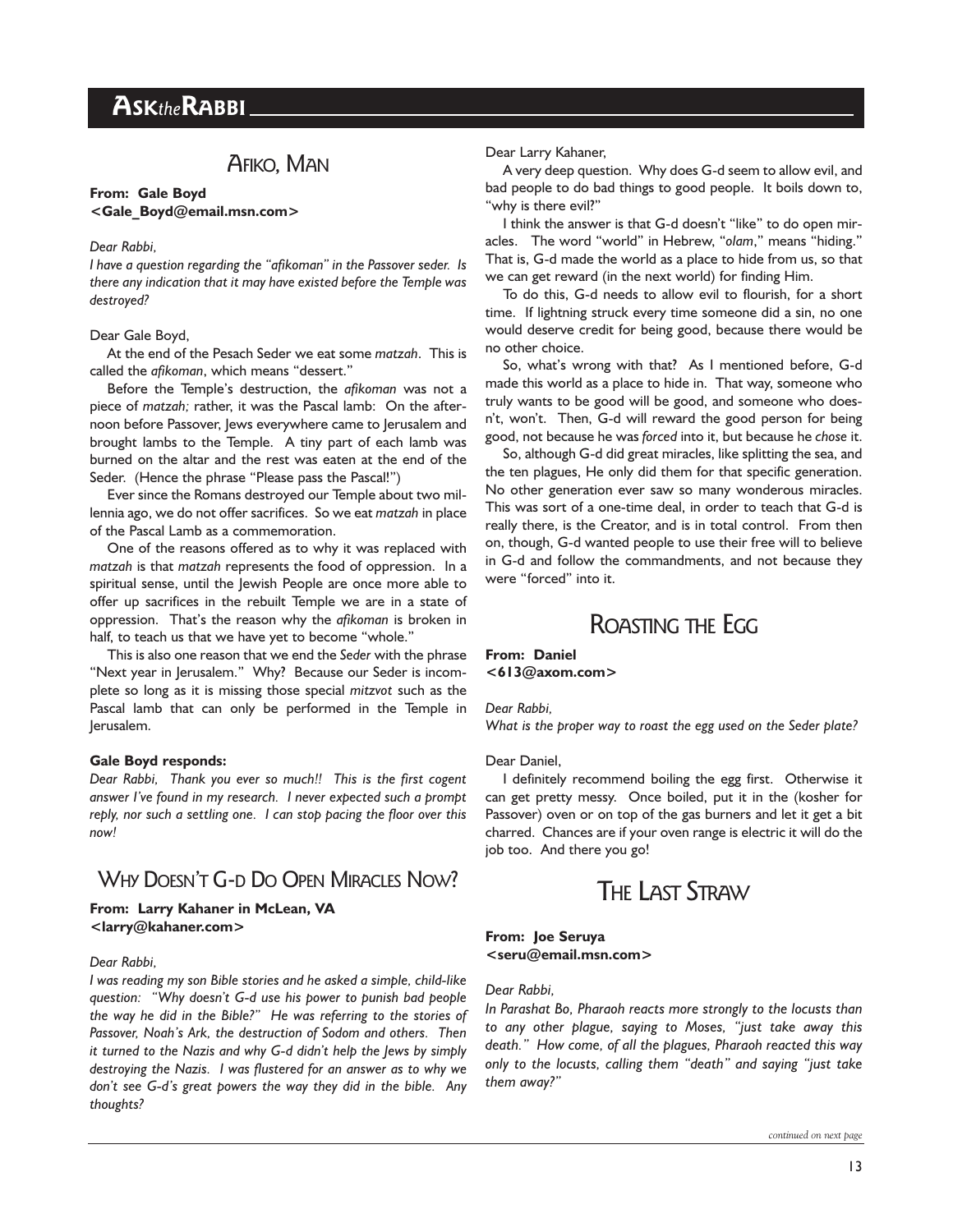## ASKtheRABBI

Dear Joe Seruya,

Great question. Locust was the eighth of the ten plagues. I think in a very simple sense we can say that the plagues built one upon the other until they finally became too much to bear. We see this as well from Pharaoh's advisors, who finally urged Pharaoh prior to the locust to let the lews go by saying "don't you realize that Egypt is destroyed?

And remember that the locust were eating everything that the hail left over, creating a total famine. Even if food were imported, perhaps the locust would eat that too.

That having been said, I'll tell you a beautiful insight of my colleague. He said, citing Rav Tzadok Hakohen, that between the hail and the locust the land began to bud again. As awful

as the hail was, the sign of renewed life gave the Egyptians renewed hope.

We have experienced this phenomenon in our own times: Some Holocaust survivors have reported that during times of desperation, seeing grass and leaves budding gave them renewed hope and courage in their own ability for renewal. The first thing Kovna Jews did after emerging from weeks of hiding in underground cellars was to bend down and feel the grass with amazement.

So, when the locust came and ate every blade of grass, leaf and bud, it totally wiped out the Egyptians' last bit of hope. It was the "last straw."

## WHEN EREV PESACH FALLS ON SHA Rabbi Avraham Zuroff

#### Pesach begins Saturday night, April 7, 2001 (15th of Nisan, 5761)

In ordinary years, the mitzvot of<br>checking for and nullifying chametz<br>occur on the day before Pesach.<br>This wer, the day before Besech is The ordinary years, the mitzvot of checking for and nullifying chametz This year, the day before Pesach is Shabbat, when it is forbidden to burn chametz. Therefore, the actual inspection of chametz will take place on Thursday night (5 April), and burning the chametz will be done on Friday (April 6).

#### The Culinary Dilemma

It is a mitzvah to eat three meals with bread on Shabbat. On Erev Pesach (the day before Passover) it is forbidden to eat bread or leavened products after the fourth "halachic hour" from sunrise. After the fifth halachic hour, even owning bread is forbidden. (An halachic hour is one twelfth of the daylight hours.) Since this year Erev Pesach falls on Shabbat, when there is a mitzvah to eat three meals with bread, a challenge arises.

Substituting matzah for bread is not a solution. The Talmud forbids eating matzah on Erev Pesach in order to distinguish between ordinary matzah-eating and fulfilling the mitzvah of eating matzah at the Seder. So, how can one fulfill the commandment of eating three meals on Shabbat without eating bread or matzah?

#### Possible Solutions Solution #1:

That's the way the cookie crumbles...

Eat a meal with bread Friday night. Pita-bread is recommended, as it produces few crumbs. A bread roll in a plastic sandwich bag is a good runnerup in crumb prevention. Wake-up early on Shabbat morning. Shacharit morning services should begin and end earlier than usual to allow eating at least the morning meal with bread before the fourth halachic hour. The meal can be split into two parts. After the first part, say birkat hamazon and take a break (go for a walk, study, take a short nap...). Then return and eat another meal with bread, before the fourth hour. According to some, this fulfills one's "three-meal" obligation.

#### Solution #2 What about Egg-Matzah?

Maimonides explains that our Sages forbade eating plain flour-and-water matzah on Erev Pesach to demonstrate that our eating matzah at the Seder in the evening is in order to fulfill the mitzvah. Since this rabbinic enactment applies only to plain flour-and-water matzah (the only type which one can use to fulfill the mitzvah), it does not include matzah ashira, "enriched" matzah. Therefore, it would theoretically seem that egg matzah would be a good choice...but read on!

#### Some common misconceptions about egg matzah

As stated, the matzah eaten at the seder is made of plain flour and water. (Weight Watchers even recommends it for its low-fat content!)

But egg matzos are made from flour mixed with juice and/or eggs, and no water. The Talmud states that such matzah would never become truly leavened. However, if water were to be mixed in along with the egg and fruit juice, then such matzah would become leavened even faster than plain dough.

In accordance, Rabbi Yosef Karo rules in the Shulchan Aruch that matzah made from this enriched flour in not chametz and may be eaten on Pesach. Sefardic Jewry generally follows this ruling. However, Rabbi Moshe Isserles rules that we should be concerned with the possibility that some water may have become mixed into the dough causing it to rise.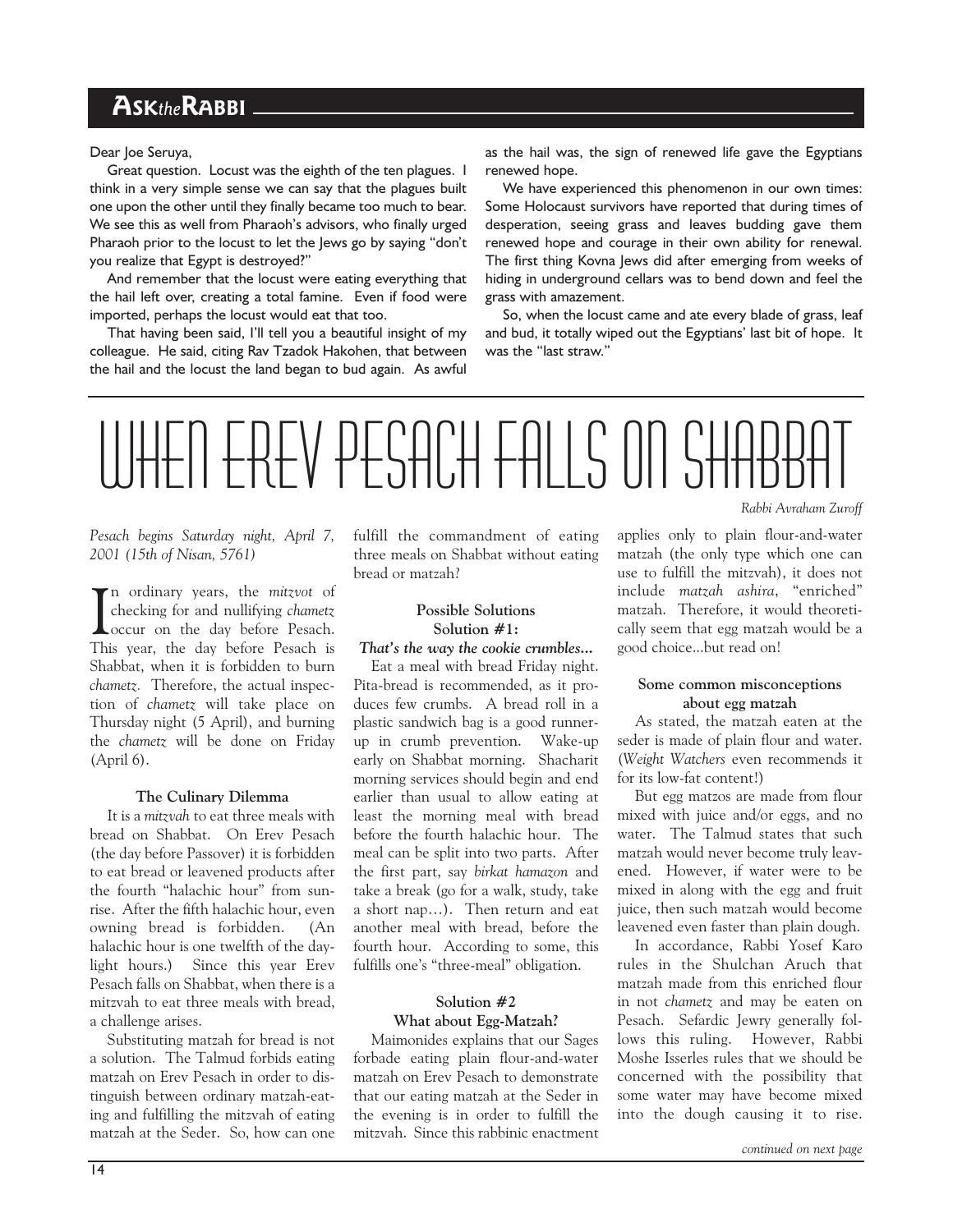Ashkenazi Jewry follows the ruling of Rabbi Isserles not to eat egg matzah on Pesach, with the exception of the sick and elderly who would otherwise not be able to eat matzah. (And even they don't fulfill their obligation at the seder with such matzah.)

#### Solution #3:

If one can't make it to an early minyan and eat two early-morning breakfasts (or lunches, for the record), one should eat a meal of meat or fruits in the afternoon. One should eat only moderately in the afternoon, so as to eat the matzah at the Seder with a hearty appetite!

#### Sources:

 Maimonides, Mishna Torah, Hilchot Chametz u'Matza, 5:2, 6:12. see Raavad Hagahot Maimonit, 9, ibid.

Rabbi Shimon Eider, Laws of Pesach

Rabbi Mordechai Moshe Karp, Seder

Purim M'shulash U'hilchot Erev Pesach

by Simcha Groffman



The Purpose

Kinderlach, tonight I am going to tell you a story about something that happened to me a long time ago.

Was it a good thing, Abba?

"It was a very good thing, Ahuva. However, it didn't always look so good. In the beginning, things looked very bad. Kinderlach, at one time I was a very poor man. I did not have good clothes or good food. I had to work very hard without rest."

"It sounds like you had a difficult job, Abba."

Leah, it was much worse than that. I was a slave. I could never do what I wanted. I had a master and I had to do what he wanted.

Was he a nice master, Abba?

No, he was very cruel, Avi. I suffered terribly. The situation was almost hopeless. I cried out to Hashem to help me. Then, one day, miracles began to happen. One miracle after another, until I was freed from slavery, my master was killed, and I became a rich man.

"Were you the only one, Abba?"

"No, Chaim. This happened to the entire Jewish people."

"Wow! Tell us all about it!"

Okay. Not only am I going to tell you, but also I am going to show you! And guess what? I have a special treat for you. Everyone will get to participate in the telling of the story of what happened to us.

Abba, it sounds like we are not just telling the story...we are reliving it!

Exactly kinderlach. Everything that we do tonight is to relive what happened to the Jewish people. That is why we are dressed up in our best clothes. And the table is set so royally. Because we are free men. Okay, now let's begin."

## Rich or Slaves?

Ahuva, tonight please bring the washing basin to me here at the table. You are showing that I am a

wealthy free man and that I do not even have to get up from the table to wash my hands.

Great! We are washing now! That means that we are going to eat the matzah. Boy am I hungry!

"No, we're not eating the matzah yet, Avi."

What are we eating?

"Karpas — a vegetable."

"Why are we eating karpas before matzah? Don't we always eat the matzah first?

Normally we do, but tonight we are rich men. A rich man has all kinds of delicacies to dip into before the meal.

But Abba, what are we dipping into?

"Salt water."

"That's not a delicacy."

"I know. It is to remind us of the tears that we shed when we were slaves in Egypt.

"I don't understand Abba. Are we free tonight or are we slaves?

"Patience kinderlach, let's continue with the Seder."

## Save Some for Later

Kids, now I am breaking the matzah.

"Wait Abba! Don't break that matzah! You didn't make the bracha of "hamotzi" yet. We always make the blessing on a whole matzah before we break it.

Excellent observation Leah. I broke the matzah first because that is the way a poor man eats. He does not eat all of his food at one time. He only eats part of his food, and then he puts the rest away for later.

Why Abba?

Because he does not know if he will have more food later. Poverty is hard."

"But I thought you said that we were free men tonight?" "Patience kids, let's continue with the Seder."

continued on next page